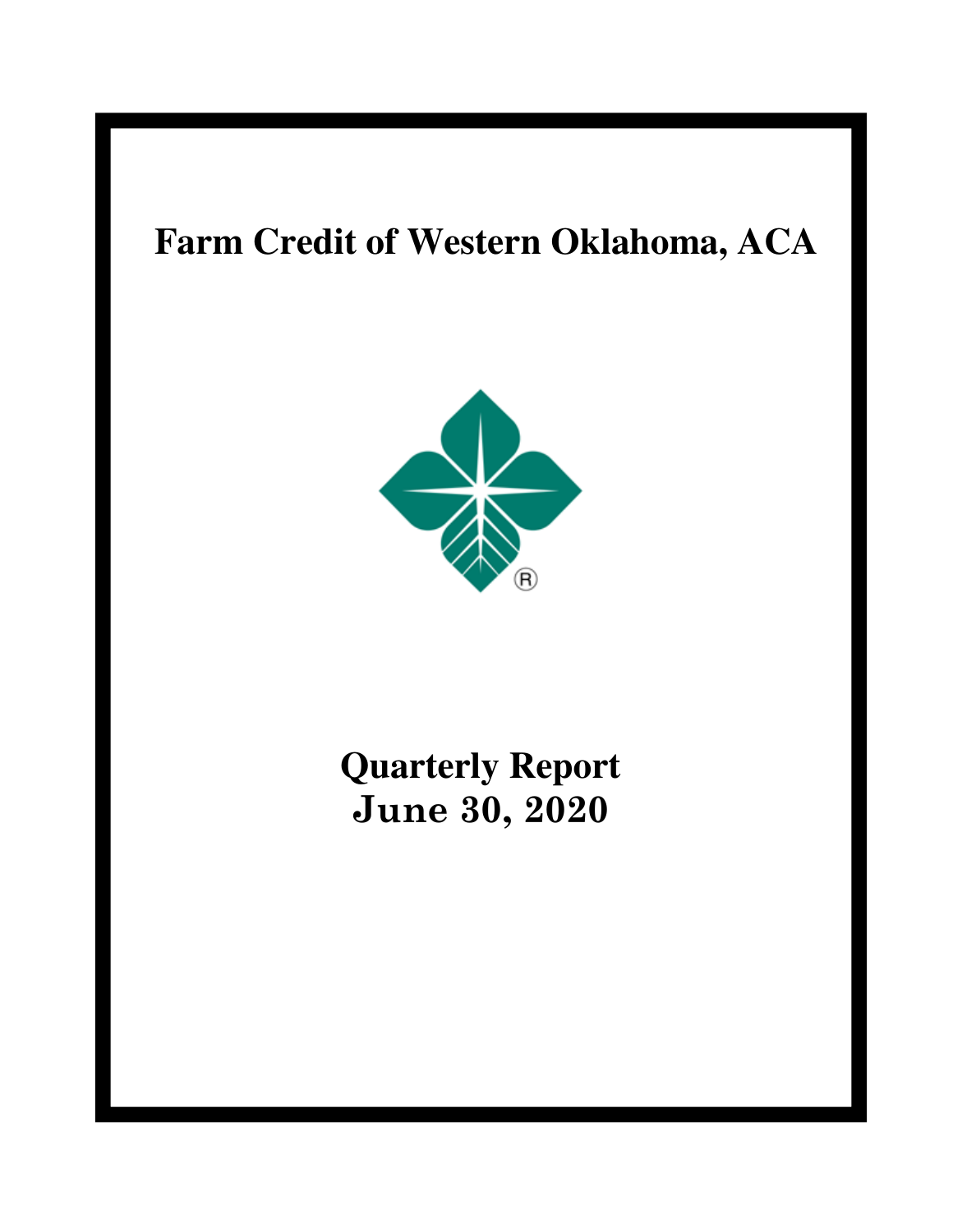The shareholders' investment in Farm Credit of Western Oklahoma, ACA is materially affected by the financial condition and results of operations of CoBank, ACB, (CoBank). The 2019 CoBank Annual Report to Shareholders and the CoBank quarterly shareholders' reports are available free of charge by accessing CoBank's web site, **www.cobank.com**, or may be obtained at no charge by contacting us at Farm Credit of Western Oklahoma, ACA, 3302 Williams Avenue, Woodward, Oklahoma 73801, or by calling 580-256-3465 or toll free 1-800-299-3465.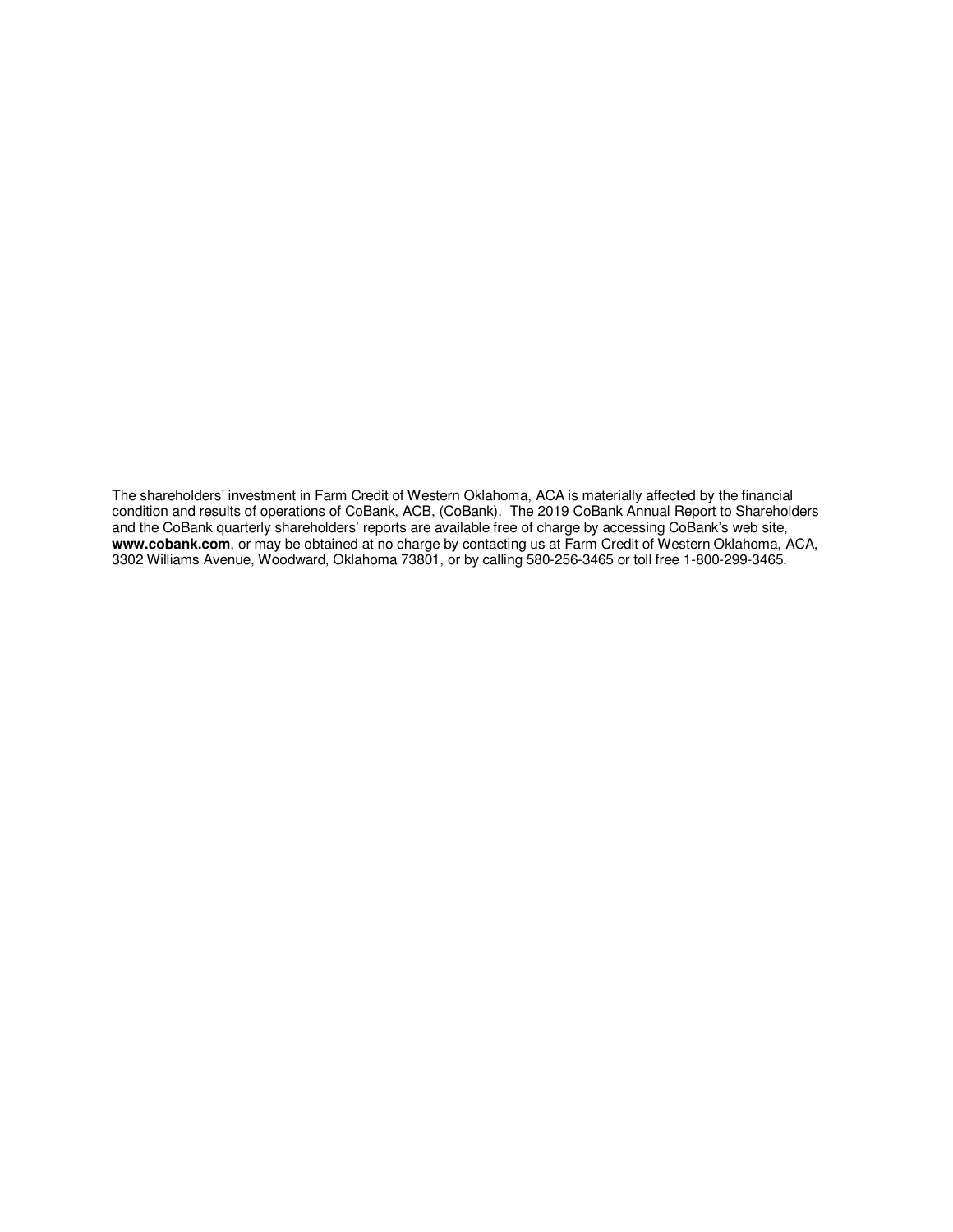#### **MANAGEMENT'S DISCUSSION AND ANALYSIS OF FINANCIAL CONDITION AND RESULTS OF OPERATIONS**  (Unaudited)

The following discussion summarizes the financial position and results of operations of Farm Credit of Western Oklahoma, ACA for the six months ended June 30, 2020, with comparisons to prior periods. You should read these comments along with the accompanying financial statements and footnotes and the 2019 Annual Report to Shareholders. The accompanying financial statements were prepared under the oversight of our Audit Committee.

Currently, our lending territory is being impacted by drought conditions of varying degrees, with the panhandle and the central regions of our territory being the areas most impacted by the lack of rainfall at the current time. USDA rates the majority of soil moisture conditions across the state of Oklahoma as adequate to surplus at this time even though certain areas of our territory are currently not as fortunate. Presently, according to USDA, growing crop conditions across the state are predominantly within the fair to good range.

Early in 2020, loan demand was strong, moisture was adequate, commodity prices had stabilized to some extent and profitability had returned to the cattle industry. However, the positive outlook has been overshadowed by the onset of the COVID-19 pandemic which has impacted commodity prices, off farm income, oil and gas activity, as well as the health of people across the state of Oklahoma and throughout the world. Given the current financial stress and the economic outlook, the unemployment rate is elevated and the federal government has worked diligently to inject liquidity into and stabilize the financial markets, while at the same time working to provide stimulus to the United States economy as the world looks for adequate ways to protect people from the COVID-19 pandemic.

These are stressful economic times in America and throughout the world, and the impact to the agricultural sector of the economy is no different. Commodity prices have been negatively impacted and the financial strength that part time farmers have relied upon from off farm income diversification is currently under pressure. However, interest rates have declined to historically low levels, greatly reducing the cost of borrowed capital.

With the current economic stress impacting rural America, the uncertainty of continued strength in the value of agricultural real estate is an economic concern to the agricultural industry. Average real estate values in Oklahoma have shown signs of strength over the past few years when compared to real estate values nationwide, but given the current environment, it will be important to continue to evaluate the sustainability of this market strength over time. USDA National Agriculture Statistics indicate that Oklahoma farm real estate values increased by 3.89% in 2019, but the continuation of Oklahoma real estate appreciation remains in question given the other factors previously mentioned. Although land values have been increasing on average statewide in Oklahoma, there are pockets of weakness that have been noted and future land value studies will indicate to what level the current stress in the rural economy will impact land values across the region.

Although concern over the rural economic environment persists, significant equities remain across our customer base. During this period of economic uncertainty, solid financial managers will have the upper hand and a higher level of financial management is expected from our customer base in order to maintain profitability by working to control expenses while maintaining liquidity.

The effects of the COVID-19 pandemic could have a material adverse effect on our Association's business, results of operations and financial condition. The COVID-19 pandemic continues as a global public health crisis and a global economic crisis. During much of the second quarter, actions by government authorities to stem the spread of the disease shut down entire sectors of the global economy, forcing millions of people out of work, and precipitated a contraction in economic output. In the United States, the Federal Reserve deployed a full range of emergency monetary stimulus tools to ensure the financial system continued to function. The administration and Congress have also passed aggressive fiscal stimulus measures. As states and cities have re-opened, certain areas of the country have experienced a substantial increase in cases. It remains to be seen how effective these policy responses will be given the unique attributes of the continuing pandemic.

Virtually all ag commodities could experience credit stress in the current ag economy in the near term but specifically, we expect stress in oil/gas income, off-farm income, ethanol, dairy and timber products. Ethanol, dairy and timber products make up a small percentage of our total portfolio. Off farm income, specifically tied to the oil and gas industry, will be under pressure in the coming months. Unemployment has not been a factor for our customers for a number of years, but in the near term, it will be a negative factor and will have an impact on off farm income. Demand for beef and the volatility in the price of beef are primary concerns for our Association given the concentration of beef cattle in our portfolio. The closure, reduction in staff and/or uncertainty in and around beef packing houses continues to be a concern to our Association as well, given the disruptions it has caused to the beef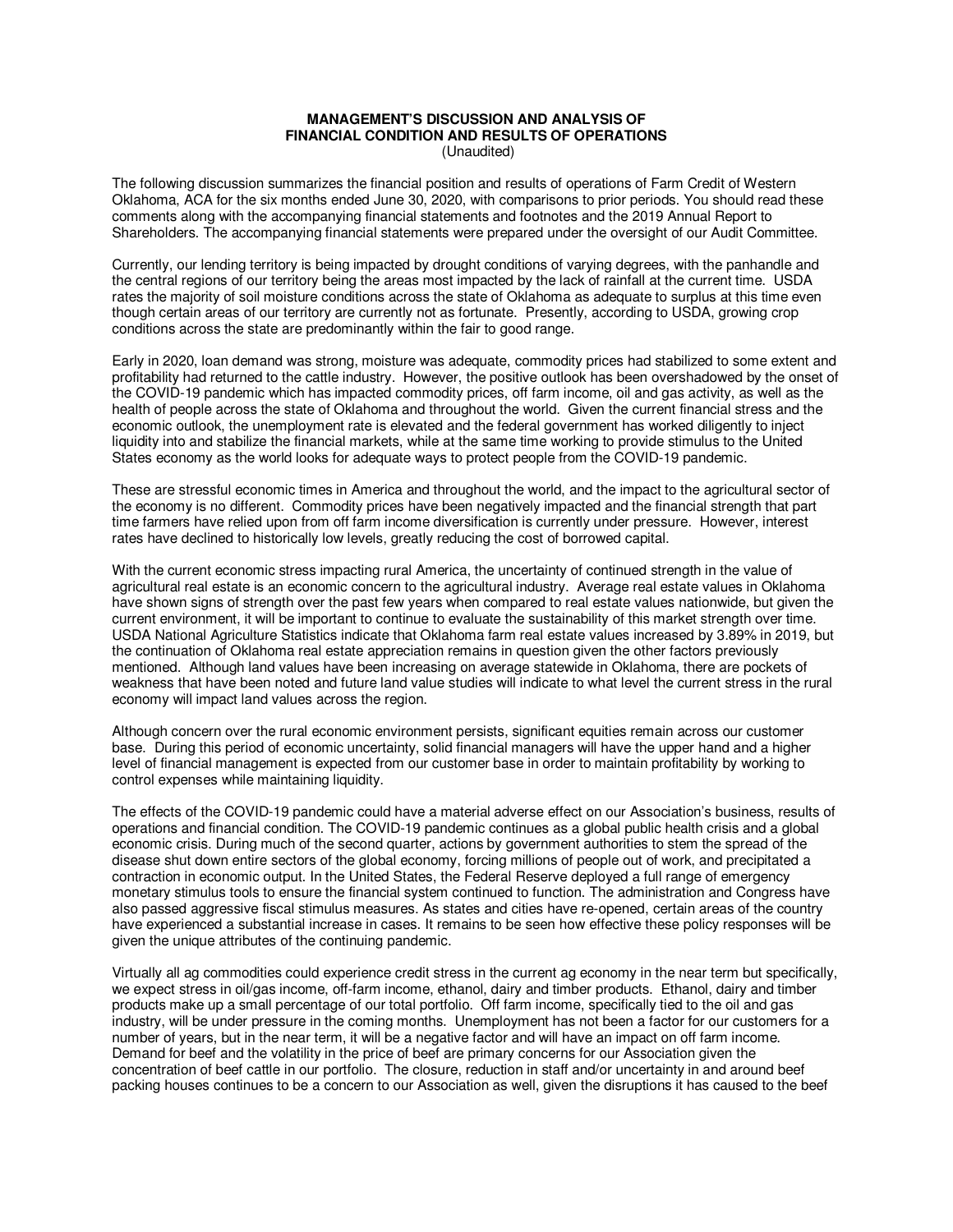supply chain.That being said, we anticipate completing portfolio stress testing as soon as defendable information becomes available.

At the present time, six out of seven of our branch locations are open and fully functional. One branch isn't currently open at this time due to COVID-19 impacts but that location is conducting business remotely. Any customers being serviced by that branch are encouraged to visit other nearby locations if they are in need of in person financial services.

The COVID-19 pandemic has heightened many risks, including credit risk, liquidity risk, market risk, and operational risk. The effectiveness of our mitigation efforts and the extent to which COVID-19 affects our business, results of operations and financial condition may depend on factors beyond our control.

The U.S. government has initiated various programs in support of the COVID-19 economic recovery. In late March 2020, Congress passed the Coronavirus Aid, Relief and Economic Security (CARES) Act. Among other provisions, the CARES Act made available for small businesses almost \$350 billion under the Paycheck Protection Program (PPP), which is a guaranteed loan program administered by the Small Business Administration (SBA). The Association obtained approval from the SBA in early April 2020 to participate as a lender in the PPP. In April 2020, Congress increased funding for the PPP by \$310 billion. Since the Association obtained SBA approval to participate in the PPP, we have successfully processed \$504 thousand in PPP loans for customers. The Association has also implemented a Disaster Deferral Program in an effort to facilitate loan payment deferrals for customers being impacted by COVID-19.

On March 3, 2020 and March 4, 2020, respectively, the boards of directors of Farm Credit of Western Oklahoma, ACA and AgPreference, ACA approved a letter of intent to pursue a merger. The Associations have been completing due diligence since executing the letter of intent in order to develop definitive terms of the merger. The Association does not expect there to be any material negative impact to its operations as a result of the merger.

Detailed disclosure packages, including voting ballots, will be mailed out to all stockholders in the fall of 2020. Stockholder meetings will be held to provide all stockholders with an opportunity to have their questions regarding the merger answered. Subject to regulatory and shareholder approval, the merger will be effective January 1, 2021.

#### **LOAN PORTFOLIO**

Loans outstanding at June 30, 2020, totaled \$903.5 million, an increase of \$22.5 million, or 2.55%, from loans of \$881.0 million at December 31, 2019. The increase was primarily due to customer demand and marketing efforts resulting in growth for both the real estate mortgage portfolio, as well as growth in the agricultural export finance portfolio which was the result of loan participations.

Although the overall credit quality of our loan portfolio remained strong during the first six months of 2020, economic conditions deteriorated rapidly during the latter part of March 2020 and continue to be uncertain. The spread of COVID-19 around the world, particularly in the U.S., has caused volatility and unfavorable conditions in the U.S. and international markets. There is significant uncertainty around the magnitude and duration of business disruptions related to COVID-19, as well as its impact on the U.S. and international economies. As such, it is uncertain if COVID-19 will have a material impact on our credit quality. If the effect of COVID-19 results in repayment shortfalls on loans in our portfolio, we could incur credit losses. At this time, we believe the credit quality impacts within our loan portfolio resulting from the COVID-19 business disruptions will be mixed with certain industries negatively impacted.

#### **RESULTS OF OPERATIONS**

Net income for the six months ended June 30, 2020, was \$5.8 million, a decrease of \$536 thousand, or 8.45%, from the same period ended one year ago. The decrease was caused by an increase in salaries and employee benefits, due primarily to increased pension funding, further impacted by an increase in provision for credit losses, and partially offset by an increase in net interest income.

Net interest income for the six months ended June 30, 2020, was \$11.7 million, an increase of \$852 thousand, or 7.86%, compared with the six months ended June 30, 2019. Net interest income increased as a result of loan growth offset in part by reduced earnings on our own funds.

The provision for credit losses for the six months ended June 30, 2020, was \$135 thousand, an increase of \$131 thousand, from the same period ended one year ago. The provision for credit losses increased as a result of loan growth and increased risk in certain loans.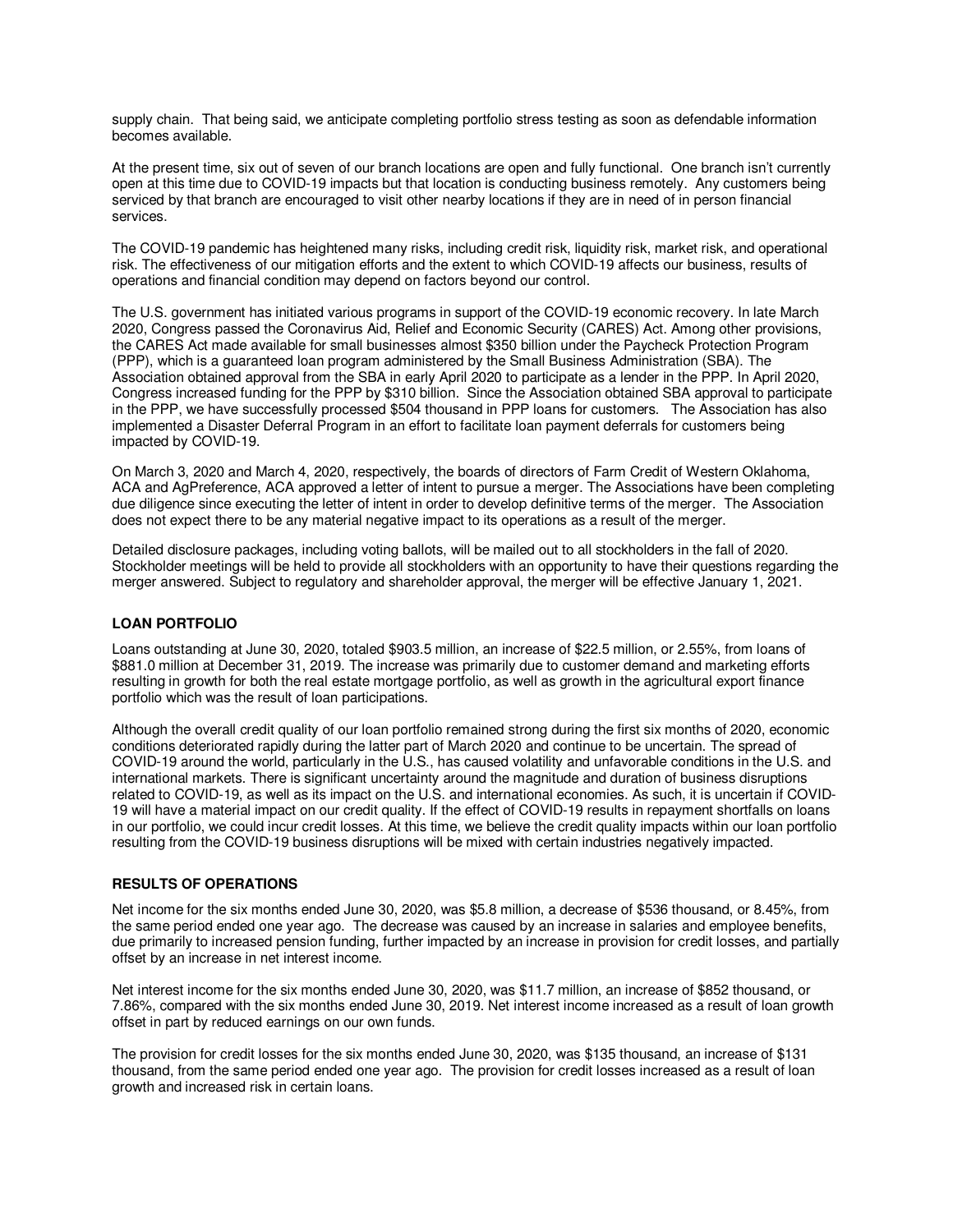Noninterest income increased \$36 thousand during the first six months of 2020 compared with the first six months in 2019 primarily due to increased loan fees and increased other noninterest income, offset in part by a reduction in mineral income. Also included in noninterest income is a refund of \$188 thousand from Farm Credit System Insurance Corporation (FCSIC), an increase of \$2 thousand compared with the refund in 2019. The refunds are our portion of excess funds above the secure base amount in the FCSIC Allocated Insurance Reserve Accounts. Refer to the 2019 Annual Report to Shareholders for additional information.

Mineral income of \$207 thousand was recognized during the first six months of 2020. Of this amount, \$205 thousand was received from CoBank. The decrease for the six months ended June 30, 2020, compared with first six months of 2019 is primarily the result of a significant drop in crude oil and natural gas prices and production volumes in the second quarter of 2020.

During the first six months of 2020, noninterest expense increased \$1.3 million to \$7.7 million, due primarily to increased salaries and employee benefits, impacted significantly by increased pension funding, in addition to an increase in costs from our service provider, AgVantis.

#### **CAPITAL RESOURCES**

Our shareholders' equity at June 30, 2020, was \$175.5 million, an increase from \$169.7 million at December 31, 2019. This increase is due to net income and the amortization of pension costs included in the net periodic benefit cost, further increased by net stock issuances.

#### **OTHER MATTERS**

#### **Future of LIBOR**

In 2017, the United Kingdom's Financial Conduct Authority announced its intention to stop persuading or compelling the group of major banks that sustains LIBOR to submit rate quotations after 2021. As a result, it is uncertain whether LIBOR will continue to be quoted after 2021. We continue to analyze potential risks associated with the LIBOR transition, including financial, operational, legal, tax, reputational and compliance risks. As of June 30, 2020, the Association had \$12.9 million in LIBOR-indexed loans repricing after 2021. At this time, we are unable to predict whether or when LIBOR will cease to be available or if SOFR or any other alternative reference rate will become the benchmark to replace LIBOR. Refer to the 2019 Annual Report for further information.

The undersigned certify they have reviewed this report, this report has been prepared in accordance with all applicable statutory or regulatory requirements and the information contained herein is true, accurate, and complete to the best of his or her knowledge and belief.

MMMME Grunewald

resident/CEO **August 3, 2020** 

Jamey B. Mitchell

CFO **August 3, 2020** 

Alan Schenk Chairman of the Board **August 3, 2020**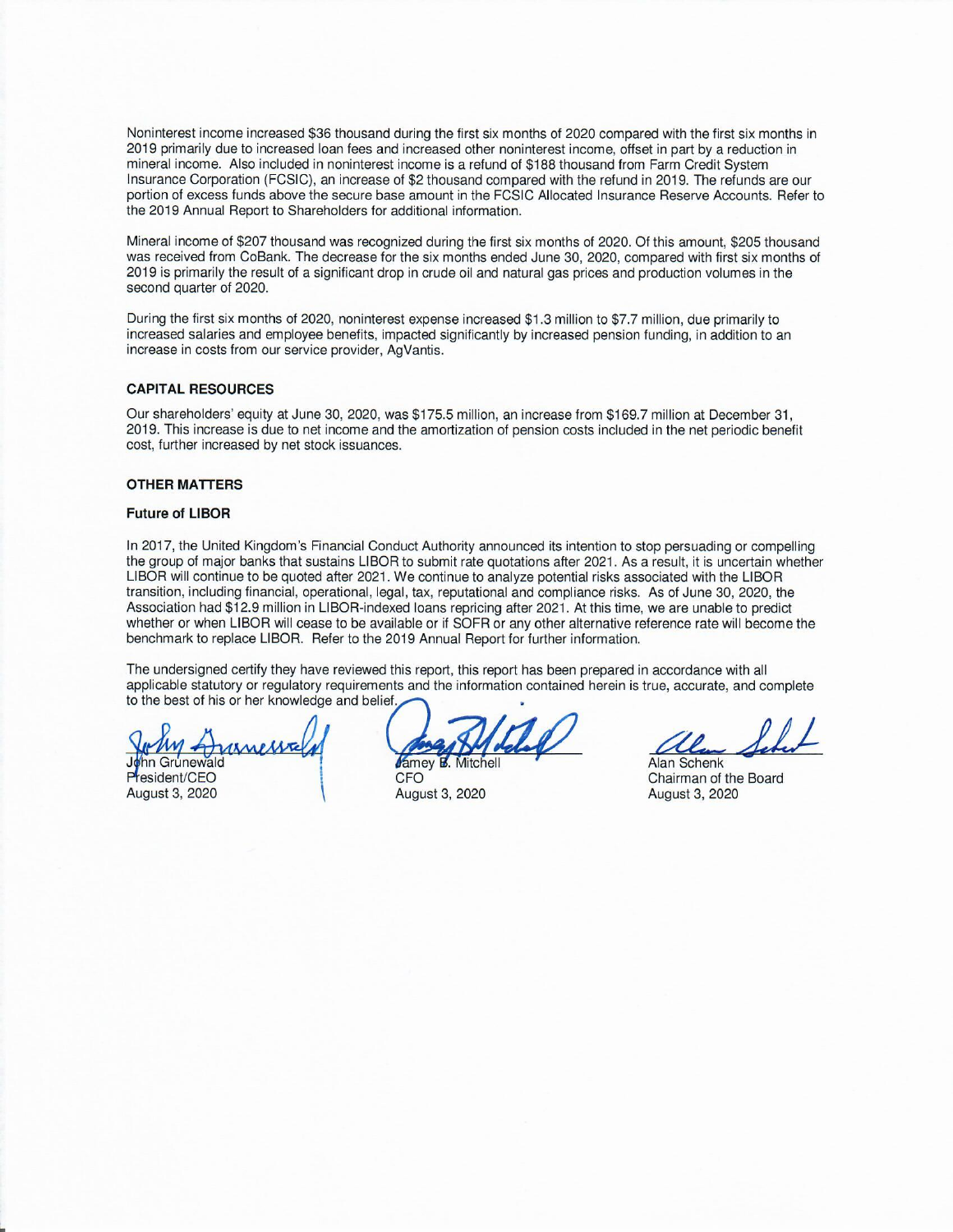## Consolidated Statement of Condition

(Dollars in Thousands)

|                                                                     | June 30<br>2020  | December 31<br>2019 |
|---------------------------------------------------------------------|------------------|---------------------|
|                                                                     | <b>UNAUDITED</b> | <b>AUDITED</b>      |
| <b>ASSETS</b>                                                       |                  |                     |
| Loans                                                               | \$<br>903,479    | \$<br>881,012       |
| Less allowance for loan losses                                      | 1,927            | 1,862               |
| Net loans                                                           | 901,552          | 879,150             |
| Cash                                                                | 2,228            | 3,898               |
| Accrued interest receivable                                         | 19,189           | 15,913              |
| Investment in CoBank, ACB                                           | 28,474           | 28,474              |
| Premises and equipment, net                                         | 5,231            | 5,068               |
| Prepaid benefit expense                                             | 3,955            | 3,552               |
| Other assets                                                        | 3,320            | 4,785               |
| <b>Total assets</b>                                                 | \$<br>963,949    | \$<br>940,840       |
|                                                                     |                  |                     |
| <b>LIABILITIES</b>                                                  |                  |                     |
| Note payable to CoBank, ACB                                         | \$<br>773,960    | \$<br>754,409       |
| Advance conditional payments                                        | 9,571            | 7,320               |
| Accrued interest payable                                            | 1,216            | 1,639               |
| Patronage distributions payable                                     |                  | 3,500               |
| Accrued benefits liability                                          | 279              | 282                 |
| Reserve for unfunded commitments                                    | 502              | 445                 |
| <b>Other liabilities</b>                                            | 2,933            | 3,586               |
| <b>Total liabilities</b>                                            | 788,461          | 771,181             |
| <b>Commitments and Contingencies</b><br><b>SHAREHOLDERS' EQUITY</b> |                  |                     |
| Capital stock                                                       | 2,043            | 2,026               |
| Additional paid-in capital                                          | 33,619           | 33,619              |
| Unallocated retained earnings                                       | 139,899          | 134,095             |
| Accumulated other comprehensive income/(loss)                       | (73)             | (81)                |
| <b>Total shareholders' equity</b>                                   | 175,488          | 169,659             |
| Total liabilities and shareholders' equity                          | \$<br>963,949    | \$<br>940,840       |

The accompanying notes are an integral part of these consolidated financial statements.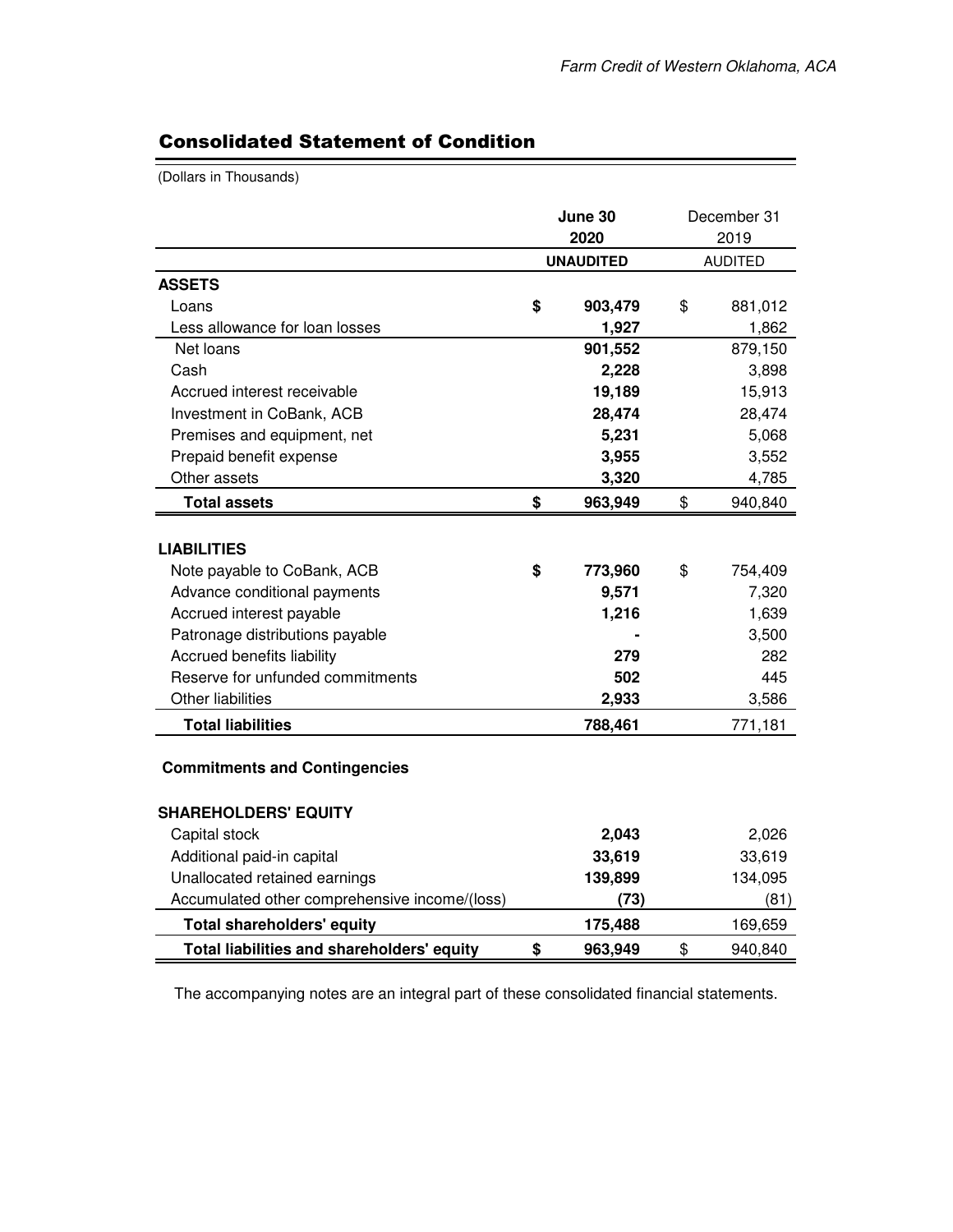### Consolidated Statement of Comprehensive Income

(Dollars in Thousands)

|                                                       |             | For the three months<br>ended June 30 |             | For the six months<br>ended June 30 |
|-------------------------------------------------------|-------------|---------------------------------------|-------------|-------------------------------------|
| <b>UNAUDITED</b>                                      | 2020        | 2019                                  | 2020        | 2019                                |
| <b>INTEREST INCOME</b>                                |             |                                       |             |                                     |
| Loans                                                 | 9,976<br>\$ | \$10,466                              | \$20,706    | \$20,810                            |
| <b>Total interest income</b>                          | 9,976       | 10,466                                | 20,706      | 20,810                              |
| <b>INTEREST EXPENSE</b>                               |             |                                       |             |                                     |
| Note payable to CoBank, ACB                           | 4,089       | 5,029                                 | 8,939       | 9,904                               |
| Other                                                 | 31          | 32                                    | 70          | 61                                  |
| <b>Total interest expense</b>                         | 4,120       | 5,061                                 | 9,009       | 9,965                               |
| Net interest income                                   | 5,856       | 5,405                                 | 11,697      | 10,845                              |
| Provision for credit losses                           | 52          | 151                                   | 135         | 4                                   |
| Net interest income after provision for credit losses | 5,804       | 5,254                                 | 11,562      | 10,841                              |
| <b>NONINTEREST INCOME</b>                             |             |                                       |             |                                     |
| Financially related services income                   |             | 1<br>4                                | 3           | 8                                   |
| Loan fees                                             | 57          | 6                                     | 75          | 8                                   |
| Patronage distribution from Farm Credit institutions  | 704         | 700                                   | 1,392       | 1,392                               |
| Farm Credit Insurance Fund distribution               |             |                                       | 188         | 186                                 |
| Mineral income                                        | 92          | 110                                   | 207         | 274                                 |
| Other noninterest income                              | 29          | 14                                    | 109         | 70                                  |
| <b>Total noninterest income</b>                       | 883         | 834                                   | 1,974       | 1,938                               |
| <b>NONINTEREST EXPENSE</b>                            |             |                                       |             |                                     |
| Salaries and employee benefits                        | 2,164       | 1,600                                 | 4,331       | 3,116                               |
| Occupancy and equipment                               | 145         | 173                                   | 307         | 338                                 |
| Purchased services from AgVantis, Inc.                | 570         | 517                                   | 1,140       | 1,034                               |
| Farm Credit Insurance Fund premium                    | 140         | 140                                   | 274         | 276                                 |
| Merger Implementation Costs                           | 10          |                                       | 10          |                                     |
| Supervisory and examination costs                     | 75          | 70                                    | 150         | 140                                 |
| Other noninterest expense                             | 578         | 732                                   | 1,520       | 1,535                               |
| <b>Total noninterest expense</b>                      | 3,682       | 3,232                                 | 7,732       | 6,439                               |
| Net income                                            | 3,005       | 2,856                                 | 5,804       | 6,340                               |
| <b>COMPREHENSIVE INCOME</b>                           |             |                                       |             |                                     |
| Amortization of retirement costs                      |             | $\overline{c}$<br>4                   | 8           | 4                                   |
| <b>Total comprehensive income</b>                     | 3,009<br>\$ | \$<br>2,858                           | 5,812<br>\$ | \$<br>6,344                         |

The accompanying notes are an integral part of these consolidated financial statements.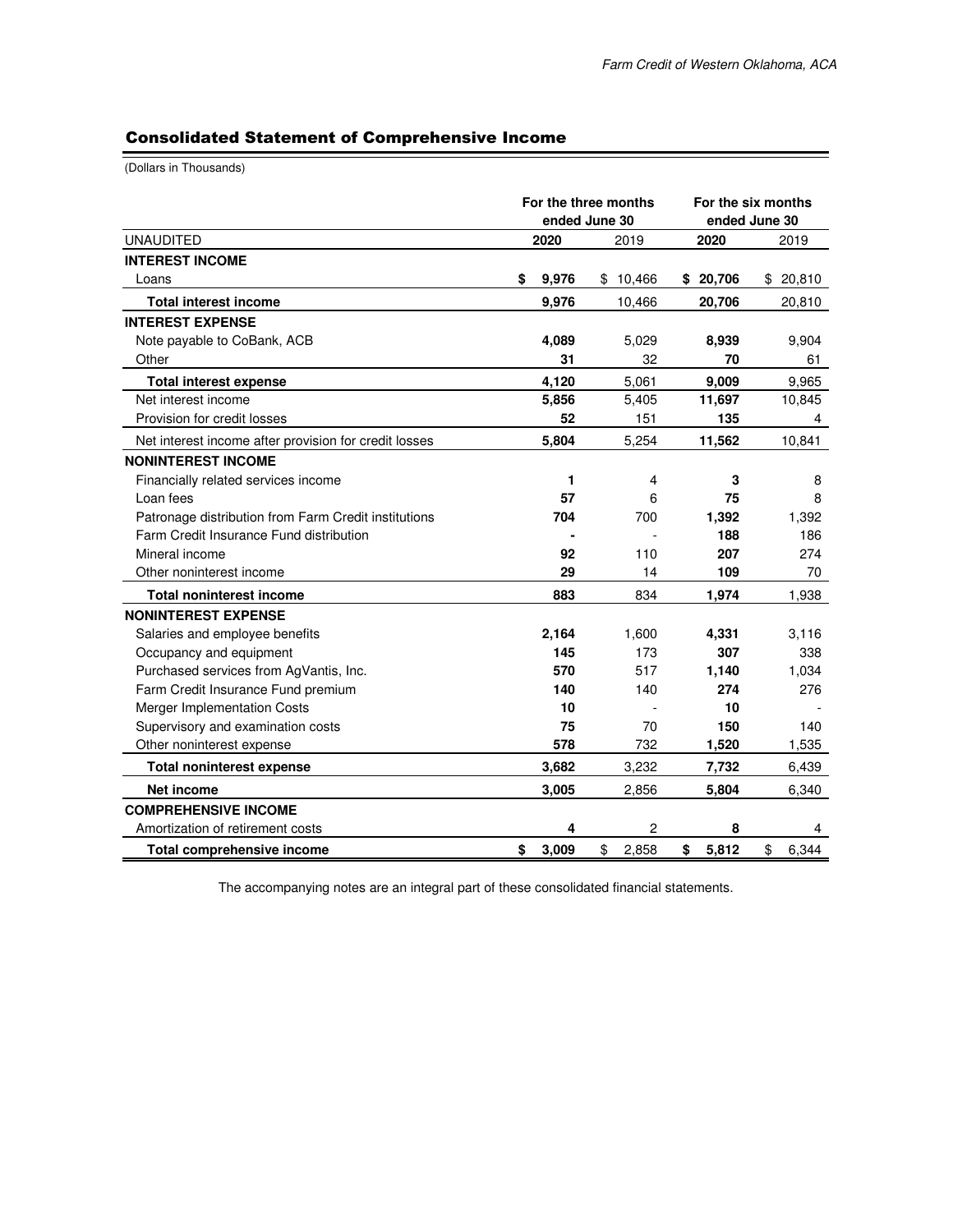### Consolidated Statement of Changes in Shareholders' Equity

(Dollars in Thousands)

|                              |              |                   |                 |                 | <b>Accumulated</b> |               |               |  |
|------------------------------|--------------|-------------------|-----------------|-----------------|--------------------|---------------|---------------|--|
|                              |              | <b>Additional</b> |                 | Unallocated     | Other              |               | Total         |  |
|                              | Capital      | Paid-In           | <b>Retained</b> |                 | Comprehensive      |               | Shareholders' |  |
| <b>UNAUDITED</b>             | <b>Stock</b> | Capital           |                 | <b>Earnings</b> | Income/(Loss)      | <b>Equity</b> |               |  |
| Balance at December 31, 2018 | \$<br>1,966  | \$<br>33,619      | \$.             | 125,521         | \$<br>(46)         | \$            | 161,060       |  |
| Comprehensive income         |              |                   |                 | 6,340           | 4                  |               | 6,344         |  |
| Stock issued                 | 104          |                   |                 |                 |                    |               | 104           |  |
| Stock retired                | (72)         |                   |                 |                 |                    |               | (72)          |  |
| Balance at June 30, 2019     | \$<br>1,998  | \$<br>33,619      | \$              | 131,861         | \$<br>(42)         | \$            | 167,436       |  |
|                              |              |                   |                 |                 |                    |               |               |  |
| Balance at December 31, 2019 | \$<br>2,026  | \$<br>33,619      | \$              | 134,095         | \$<br>(81)         | \$            | 169,659       |  |
| Comprehensive income         |              |                   |                 | 5,804           | 8                  |               | 5,812         |  |
| Stock issued                 | 96           |                   |                 |                 |                    |               | 96            |  |
| Stock retired                | (79)         |                   |                 |                 |                    |               | (79)          |  |
| Balance at June 30, 2020     | \$<br>2,043  | \$<br>33,619      | \$              | 139,899         | \$<br>(73)         | \$            | 175,488       |  |

The accompanying notes are an integral part of these consolidated financial statements.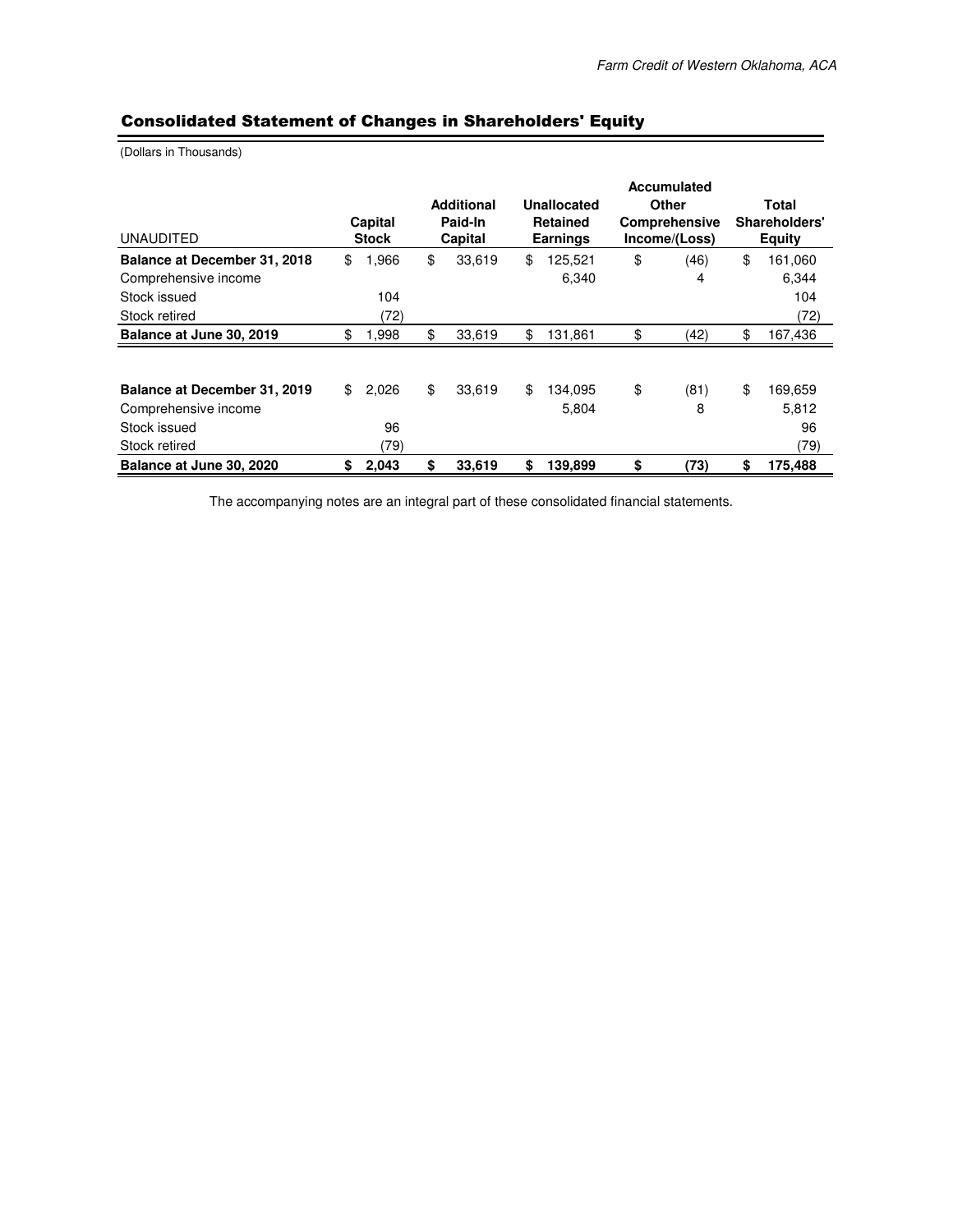#### **NOTES TO FINANCIAL STATEMENTS**  (Unaudited)

#### **NOTE 1 - ORGANIZATION AND SIGNIFICANT ACCOUNTING POLICIES**

A description of the organization and operations of Farm Credit of Western Oklahoma, ACA (the Association), the significant accounting policies followed, and the financial condition and results of operations as of and for the year ended December 31, 2019, are contained in the 2019 Annual Report to Shareholders. These unaudited second quarter 2020 financial statements should be read in conjunction with the 2019 Annual Report to Shareholders.

The accompanying unaudited financial statements have been prepared in accordance with accounting principles generally accepted in the U.S. (GAAP) for interim financial information. Accordingly, they do not include all of the disclosures required by GAAP for annual financial statements and should be read in conjunction with the audited financial statements as of and for the year ended December 31, 2019, as contained in the 2019 Annual Report to Shareholders.

In the opinion of management, the unaudited financial information is complete and reflects all adjustments, consisting of normal recurring adjustments, necessary for a fair statement of results for the interim periods. The preparation of financial statements in accordance with GAAP requires management to make estimates and assumptions that affect the amounts reported in the financial statements and accompanying notes. Actual results could differ from those estimates. The results of operations for interim periods are not necessarily indicative of the results to be expected for the full year ending December 31, 2020. Descriptions of the significant accounting policies are included in the 2019 Annual Report to Shareholders. In the opinion of management, these policies and the presentation of the interim financial condition and results of operations conform with GAAP and prevailing practices within the banking industry.

#### **Recently Adopted or Issued Accounting Pronouncements**

In March 2020, the Financial Accounting Standards Board (FASB) issued guidance entitled "Facilitation of the Effects of Reference Rate Reform on Financial Reporting." The guidance provides optional expedients and exceptions for applying GAAP to contracts, hedging relationships and other transactions affected by reference rate reform. The guidance simplifies the accounting evaluation of contract modifications that replace a reference rate affected by reference rate reform and contemporaneous modifications of other contracts related to the replacement of the reference rate. The optional amendments are effective as of March 12, 2020, through December 31, 2022. The Association is evaluating the impact of adoption on its financial condition and its results of operations.

In December 2019, the Financial Accounting Standards Board (FASB) issued guidance entitled "Simplifying the Accounting for Income Taxes." This guidance eliminates certain intra period tax allocations, foreign deferred tax recognition and interim period tax calculations. In addition, the guidance simplifies disclosure regarding capital and franchise taxes, the allocation of goodwill in business combinations, subsidiary financial statements and other disclosures. The new guidance is intended to eliminate and/or simplify certain aspects of income tax accounting that are complex or that require significant judgment in application or presentation. The guidance becomes effective for fiscal years beginning after December 15, 2021. Early adoption of the guidance is permitted and the institution adopted this guidance on January 1, 2020. The adoption of this guidance did not materially impact the institution's financial condition or results of operations.

In August 2018, the Financial Accounting Standards Board (FASB) issued guidance entitled "Customer's Accounting for Implementation Costs Incurred in a Cloud Computing Arrangement That Is a Service Cost." The guidance aligns the requirements for capitalizing implementation costs incurred in a hosting arrangement that is a service contract with the requirements for capitalizing implementation costs incurred to develop or obtain internal-use software (and hosting arrangements that include an internal-use software license). The accounting for the service element of a hosting arrangement that is a service contract is not affected by this guidance. This guidance became effective for interim and annual periods beginning after December 15, 2019. The guidance also requires an entity (customer) to expense the capitalized implementation costs of a hosting arrangement that is a service contract over the term of the hosting arrangement. It further specifies where to present expense and payments in the financial statements. The guidance is to be applied on a retrospective or prospective basis to all implementation costs incurred after the date of adoption. The adoption of this guidance did not materially impact the Association's financial condition or its results of operations.

In August 2018, the FASB issued guidance entitled "Disclosure Framework — Changes to the Disclosure Requirements for Defined Benefit Plans." The guidance modifies the disclosure requirements for employers that sponsor defined benefit pension or other postretirement plans. This guidance becomes effective for fiscal years ending after December 15, 2020. Early adoption is permitted. The guidance is to be applied on a retrospective basis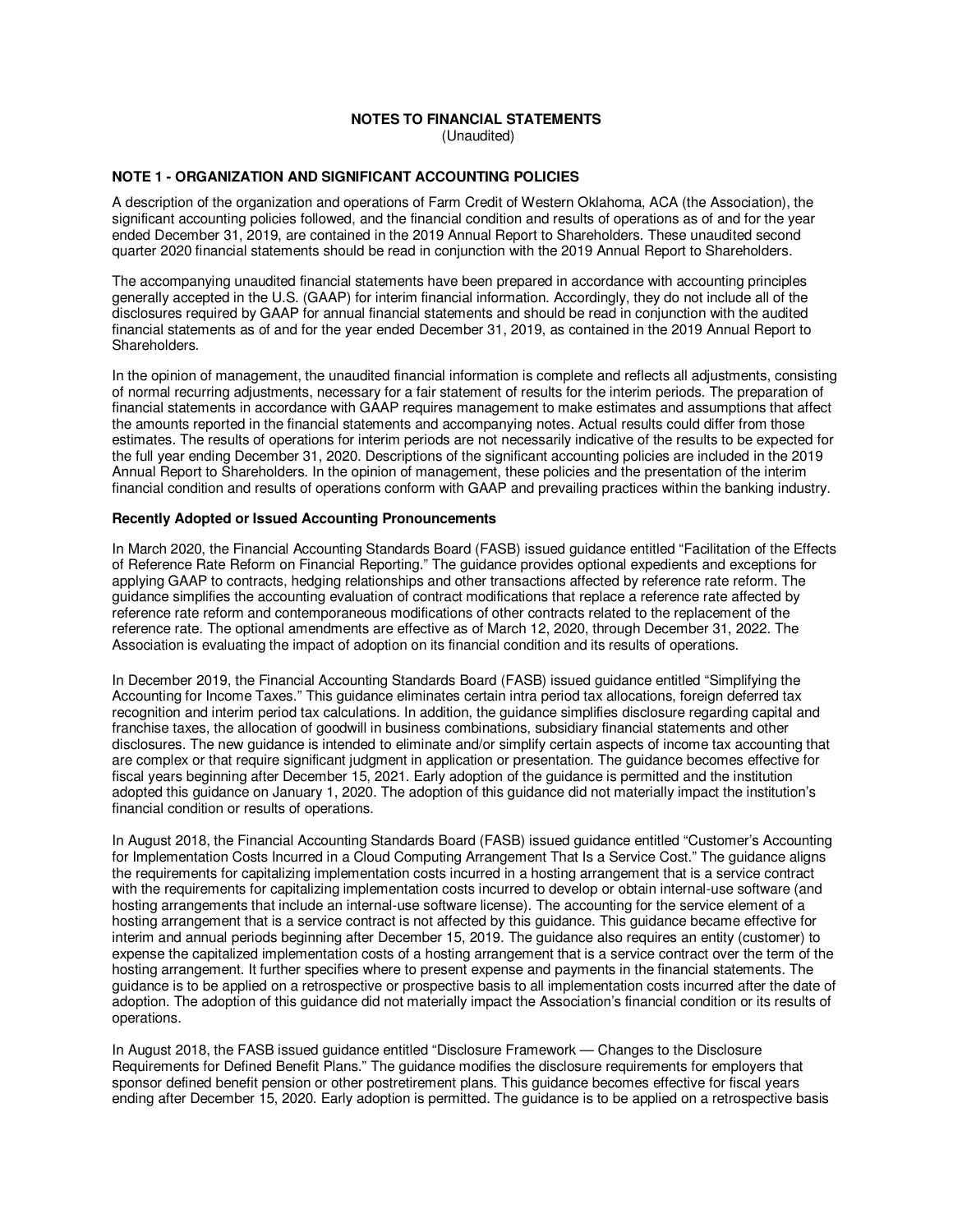for all periods. The adoption of this guidance will not impact the Association's financial condition or its results of operations, but will impact the employee benefit plan disclosures.

In August 2018, the FASB issued guidance entitled "Disclosure Framework — Changes to the Disclosure Requirements for Fair Value Measurement." The guidance modifies the requirements on fair value measurements by removing, modifying or adding to the disclosures. This guidance became effective for interim and annual periods beginning after December 15, 2019. Early adoption was permitted and an entity was permitted to early adopt any removal or modified disclosures and delay adoption of the additional disclosures until their effective date. The Association early adopted the removal and modified disclosures during the fourth quarter of 2018. The adoption of this guidance did not impact the Association's financial condition or its results of operations, but will impact the fair value measurements disclosures.

In June 2016, the FASB issued guidance entitled "Measurement of Credit Losses on Financial Instruments." The guidance replaces the current incurred loss impairment methodology with a methodology that reflects expected credit losses and requires consideration of a broader range of reasonable and supportable information to inform credit loss estimates. Credit losses relating to available-for-sale securities would also be recorded through an allowance for credit losses. For public business entities that are not U.S. Securities and Exchange Commission filers this guidance was to become effective for interim and annual periods beginning after December 15, 2020, with early application permitted. On October 16, 2019, the FASB approved deferral of the effective date for certain entities for this guidance by two years, which will result in the new credit loss standard becoming effective for interim and annual reporting periods beginning after December 15, 2022. The Association qualifies for the delay in the adoption date. The Association continues to evaluate the impact of adoption on its financial condition and its results of operations.

#### **NOTE 2 - LOANS AND ALLOWANCE FOR LOAN LOSSES**

A summary of loans follows.

| (dollars in thousands)           | June 30, 2020 | December 31, 2019 |
|----------------------------------|---------------|-------------------|
| Real estate mortgage             | 579,968<br>S  | 558,498<br>\$     |
| Production and intermediate-term | 296,842       | 303,683           |
| Agribusiness                     | 18,397        | 17,628            |
| Rural Infrastructure             |               | 357               |
| Rural residential real estate    | 872           | 846               |
| Agricultural export finance      | 7.400         |                   |
| <b>Total Loans</b>               | 903,479       | 881,012           |

The Association purchases and sells participation interests with other parties in order to diversify risk, manage loan volume and comply with Farm Credit Administration regulations. The following table presents information regarding the balances of participations purchased and sold at June 30, 2020:

|                                  | Other Farm Credit<br>Institutions |           |      |        | Non-Farm Credit<br>Institutions |                          |     |      |      | Total     |      |        |  |
|----------------------------------|-----------------------------------|-----------|------|--------|---------------------------------|--------------------------|-----|------|------|-----------|------|--------|--|
| (dollars in thousands)           |                                   | Purchased | Sold |        |                                 | Purchased                |     | Sold |      | Purchased | Sold |        |  |
| Real estate mortgage             | \$                                | 33,788    | \$   | 29,977 |                                 | 2,266                    | \$  |      | -\$  | 36,054    |      | 29,977 |  |
| Production and intermediate-term |                                   | 37,531    |      | 7,223  |                                 | $\overline{\phantom{0}}$ |     |      |      | 37,531    |      | 7,223  |  |
| Agribusiness                     |                                   | 13,739    |      |        |                                 | -                        |     |      |      | 13,739    |      |        |  |
| Agricultural export finance      |                                   | 7.400     |      |        |                                 |                          |     |      |      | 7.400     |      |        |  |
| Total                            | Œ                                 | 92,458    |      | 37,200 |                                 | 2,266                    | \$. |      | - \$ | 94,724    |      | 37,200 |  |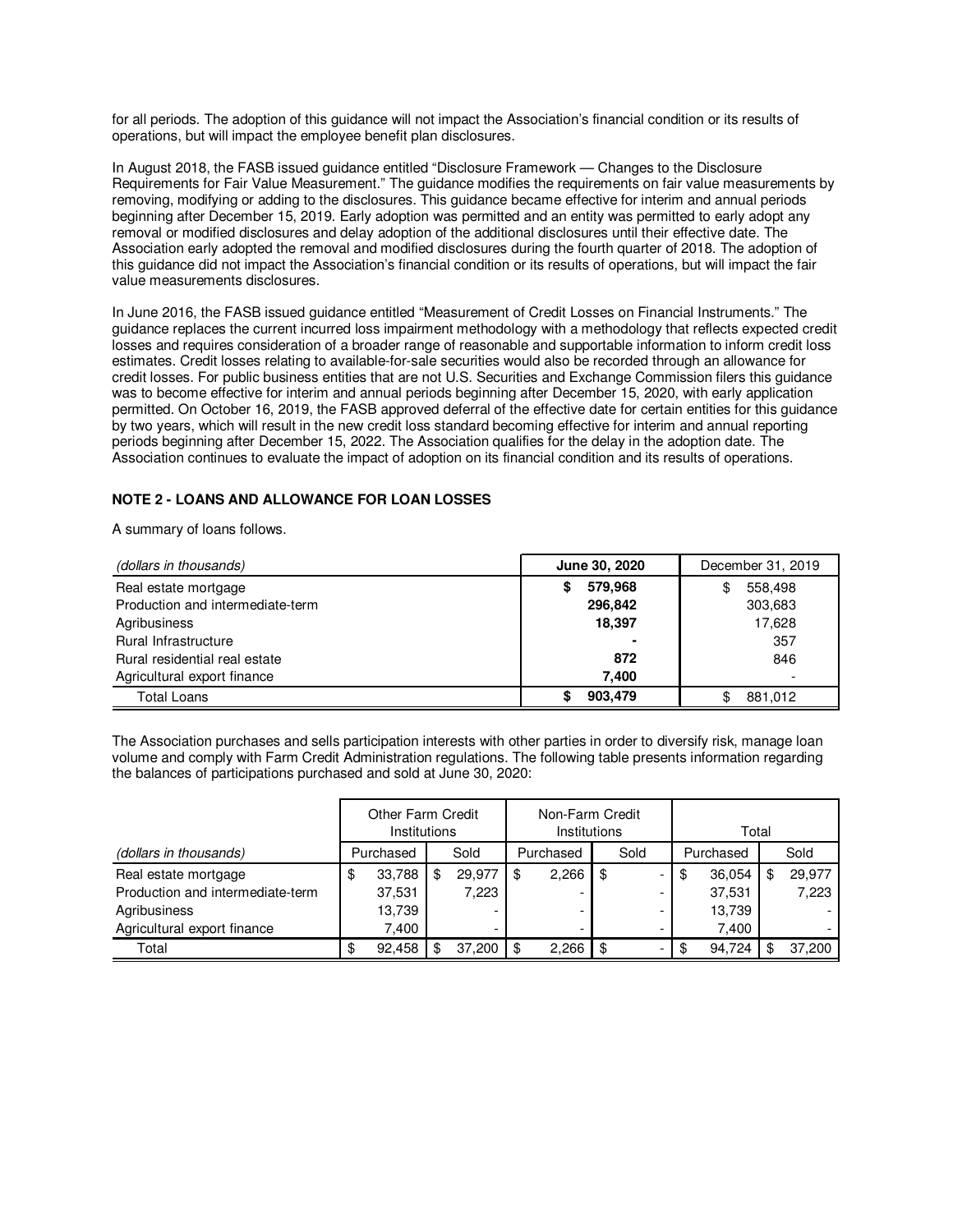One credit quality indicator utilized by the Association is the Farm Credit Administration Uniform Loan Classification System that categorizes loans into five categories. The categories are defined as follows:

- Acceptable assets are expected to be fully collectible and represent the highest quality.
- Other assets especially mentioned (OAEM) assets are currently collectible but exhibit some potential weakness.
- Substandard assets exhibit some serious weakness in repayment capacity, equity and/or collateral pledged on the loan.
- Doubtful assets exhibit similar weaknesses to substandard assets; however, doubtful assets have additional weaknesses in existing factors, conditions and values that make collection in full highly questionable.
- Loss assets are considered uncollectible.

The following table shows loans and related accrued interest classified under the Farm Credit Administration Uniform Loan Classification System as a percentage of total loans and related accrued interest receivable by loan type as of:

|                                  | June 30, 2020 | December 31, 2019 |
|----------------------------------|---------------|-------------------|
| Real estate mortgage             |               |                   |
| Acceptable                       | 96.47%        | 95.71%            |
| <b>OAEM</b>                      | 1.52%         | 1.78%             |
| Substandard                      | 2.01%         | 2.51%             |
| Total                            | 100.00%       | 100.00%           |
| Production and intermediate-term |               |                   |
| Acceptable                       | 91.18%        | 90.41%            |
| <b>OAEM</b>                      | 5.51%         | 5.84%             |
| Substandard                      | 3.31%         | 3.75%             |
| Total                            | 100.00%       | 100.00%           |
| Agribusiness                     |               |                   |
| Acceptable                       | 100.00%       | 99.76%            |
| Substandard                      |               | 0.24%             |
| Total                            | 100.00%       | 100.00%           |
| Rural infrastructure             |               |                   |
| Acceptable                       |               | 100.00%           |
| Total                            |               | 100.00%           |
| Rural residential real estate    |               |                   |
| Acceptable                       | 100.00%       | 100.00%           |
| Total                            | 100.00%       | 100.00%           |
| Agricultural export finance      |               |                   |
| Acceptable                       | 100.00%       |                   |
| Total                            | 100.00%       | $\overline{a}$    |
| <b>Total Loans</b>               |               |                   |
| Acceptable                       | 94.83%        | 93.97%            |
| <b>OAEM</b>                      | 2.79%         | 3.14%             |
| Substandard                      | 2.38%         | 2.89%             |
| Total                            | 100.00%       | 100.00%           |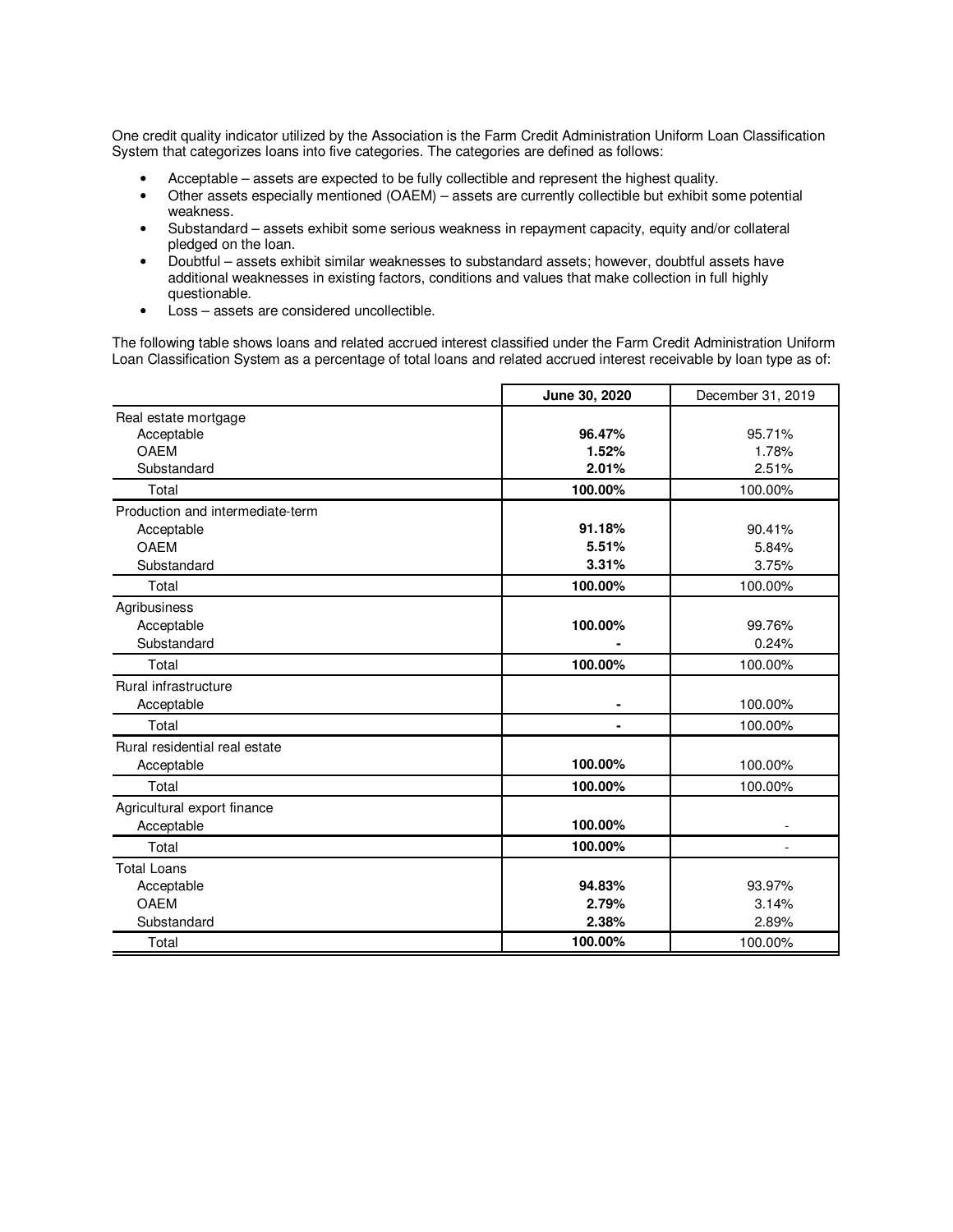High risk assets consist of impaired loans and other property owned. These nonperforming assets (including related accrued interest) and related credit quality are as follows:

| (dollars in thousands)                                  | June 30, 2020 | December 31, 2019 |
|---------------------------------------------------------|---------------|-------------------|
| Nonaccrual loans<br>Production and intermediate-term    | S<br>54       | 53                |
| Total nonaccrual loans                                  | 54<br>S       | 53                |
| Accruing restructured loans<br>Real estate mortgage     | \$.<br>89     | 91                |
| Total accruing restructured loans                       | 89<br>S       | 91                |
| Accruing loans 90 days past due<br>Real estate mortgage | \$<br>961     | 927               |
| Total accruing loans 90 days past due                   | 961<br>S      | 927               |
| Total impaired loans                                    | 1.104         | 1.071             |

The Association had no other property owned for the periods presented.

Additional impaired loan information is as follows:

|                                                              |             |    | June 30, 2020  |    | December 31, 2019 |    |            |        |                |     |           |
|--------------------------------------------------------------|-------------|----|----------------|----|-------------------|----|------------|--------|----------------|-----|-----------|
|                                                              |             |    | Unpaid         |    |                   |    |            | Unpaid |                |     |           |
|                                                              | Recorded    |    | Principal      |    | Related           |    | Recorded   |        | Principal      |     | Related   |
| (dollars in thousands)                                       | Investment  |    | <b>Balance</b> |    | Allowance         |    | Investment |        | <b>Balance</b> |     | Allowance |
| Impaired loans with a related<br>allowance for loan losses:  |             |    |                |    |                   |    |            |        |                |     |           |
| Production and intermediate-term                             | \$<br>51    | \$ | 59             | \$ | 6                 | \$ | 49         | -\$    | $58$   \$      |     | 5         |
| Total                                                        | \$<br>51    | \$ | 59             | \$ | 6                 | \$ | 49         | \$     | 58             | \$  | 5         |
| Impaired loans with no related<br>allowance for loan losses: |             |    |                |    |                   |    |            |        |                |     |           |
| Real estate mortgage                                         | \$<br>1,050 | S  | 927            |    |                   | \$ | 1,018      | -\$    | 929            |     |           |
| Production and intermediate-term                             | з           |    | 1,367          |    |                   |    | 4          |        | 1,367          |     |           |
| Total                                                        | \$<br>1,053 | S  | 2,294          |    |                   | \$ | 1,022      | \$     | 2,296          |     |           |
| Total impaired loans:                                        |             |    |                |    |                   |    |            |        |                |     |           |
| Real estate mortgage                                         | \$<br>1,050 | \$ | 927            | \$ | ۰                 | \$ | 1,018      | -\$    | 929            | -\$ |           |
| Production and intermediate-term                             | 54          |    | 1,426          |    | 6                 |    | 53         |        | 1,425          |     | 5         |
| Total                                                        | \$<br>1,104 | S  | 2,353          | \$ | 6                 | \$ | 1,071      | \$     | 2,354          | -\$ | 5         |

Note: The recorded investment in the loan receivable is the face amount increased or decreased by applicable accrued interest and unamortized premium, discount, finance charges, or acquisition costs and may also reflect a previous direct write-down of the loan receivable.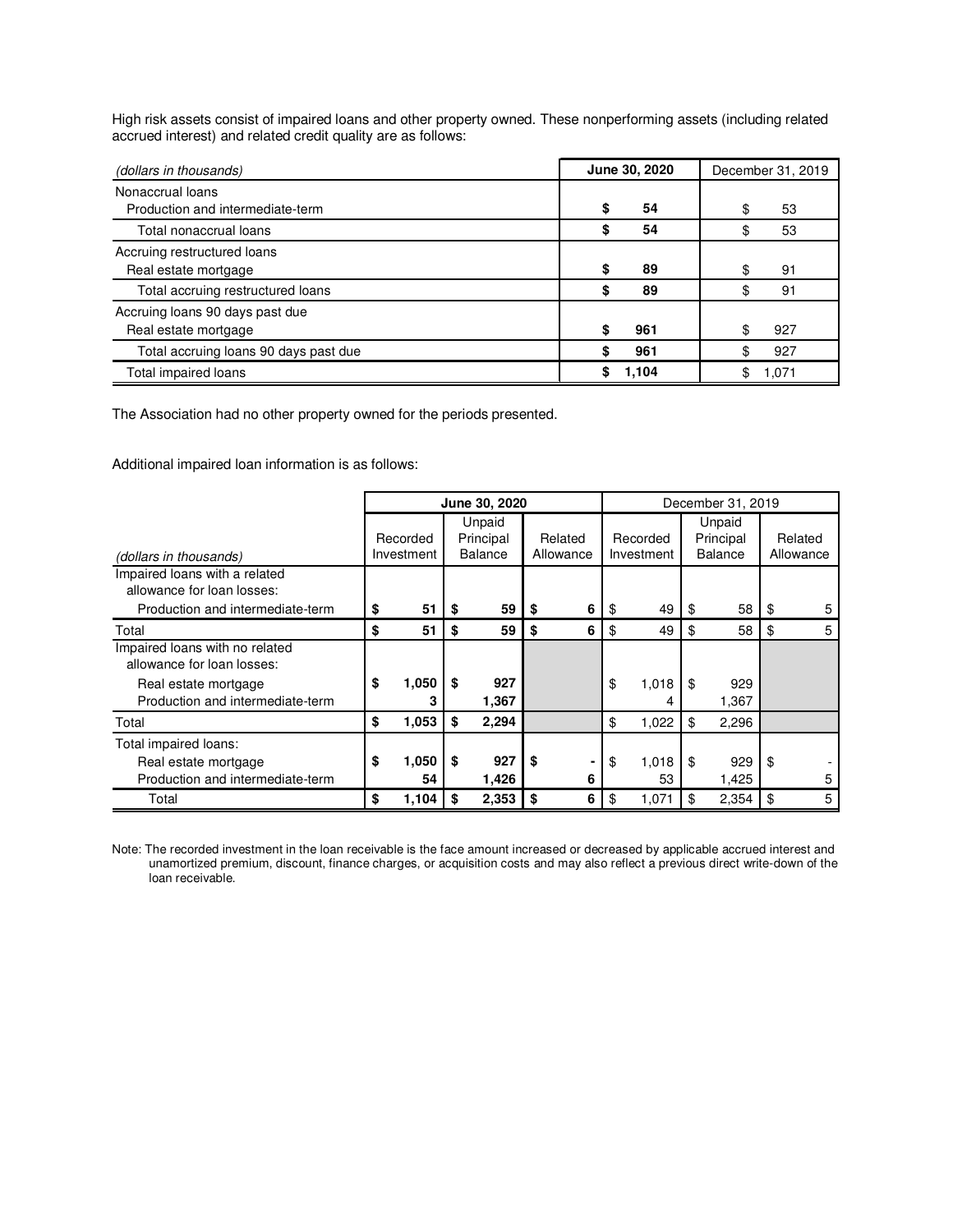|                                                              | For the Three Months Ended       | June 30, 2020 |                               | For the Three Months Ended<br>June 30, 2019 |                           |                               |   |  |  |  |
|--------------------------------------------------------------|----------------------------------|---------------|-------------------------------|---------------------------------------------|---------------------------|-------------------------------|---|--|--|--|
| (dollars in thousands)                                       | Average<br><b>Impaired Loans</b> |               | Interest Income<br>Recognized |                                             | Average<br>Impaired Loans | Interest Income<br>Recognized |   |  |  |  |
| Impaired loans with a related<br>allowance for loan losses:  |                                  |               |                               |                                             |                           |                               |   |  |  |  |
| Production and intermediate-term                             | 52                               |               |                               | \$                                          | 830                       | \$                            |   |  |  |  |
| Total                                                        | \$<br>52                         | \$            |                               | \$                                          | 830                       | \$                            |   |  |  |  |
| Impaired loans with no related<br>allowance for loan losses: |                                  |               |                               |                                             |                           |                               |   |  |  |  |
| Real estate mortgage<br>Production and intermediate-term     | \$<br>1,041<br>з                 | \$            | 17                            | \$                                          | 215<br>9                  | \$                            |   |  |  |  |
| Total                                                        | \$<br>1,044                      | \$            | 17                            | \$                                          | 224                       | \$                            | 3 |  |  |  |
| Total impaired loans:                                        |                                  |               |                               |                                             |                           |                               |   |  |  |  |
| Real estate mortgage                                         | \$<br>1,041                      | \$            | 17                            | \$                                          | 215                       | \$                            |   |  |  |  |
| Production and intermediate-term                             | 55                               |               |                               |                                             | 839                       |                               |   |  |  |  |
| Total                                                        | \$<br>1,096                      | \$            | 17                            | \$                                          | 1,054                     | \$                            | 3 |  |  |  |

|                                                                                   |    | For the Six Months Ended         | June 30, 2020 |                               | For the Six Months Ended<br>June 30, 2019 |                                  |                               |   |  |  |  |
|-----------------------------------------------------------------------------------|----|----------------------------------|---------------|-------------------------------|-------------------------------------------|----------------------------------|-------------------------------|---|--|--|--|
| (dollars in thousands)                                                            |    | Average<br><b>Impaired Loans</b> |               | Interest Income<br>Recognized |                                           | Average<br><b>Impaired Loans</b> | Interest Income<br>Recognized |   |  |  |  |
| Impaired loans with a related<br>allowance for loan losses:                       |    |                                  |               |                               |                                           |                                  |                               |   |  |  |  |
| Production and intermediate-term                                                  | S  | 51                               | \$            |                               | \$                                        | 840                              | \$                            |   |  |  |  |
| Total                                                                             | \$ | 51                               | \$            |                               | \$                                        | 840                              | \$                            |   |  |  |  |
| Impaired loans with no related<br>allowance for loan losses:                      |    |                                  |               |                               |                                           |                                  |                               |   |  |  |  |
| Real estate mortgage<br>Production and intermediate-term                          | \$ | 1,033<br>3                       |               | 33                            | \$                                        | 218<br>2                         | \$                            | 6 |  |  |  |
| Total                                                                             | \$ | 1,036                            | \$            | 33                            | \$                                        | 220                              | \$                            | 7 |  |  |  |
| Total impaired loans:<br>Real estate mortgage<br>Production and intermediate-term | \$ | 1,033<br>54                      | \$            | 33                            | \$                                        | 218<br>842                       | \$                            | 6 |  |  |  |
| Total                                                                             | \$ | 1,087                            | \$            | 33                            | \$                                        | 1,060                            | \$                            |   |  |  |  |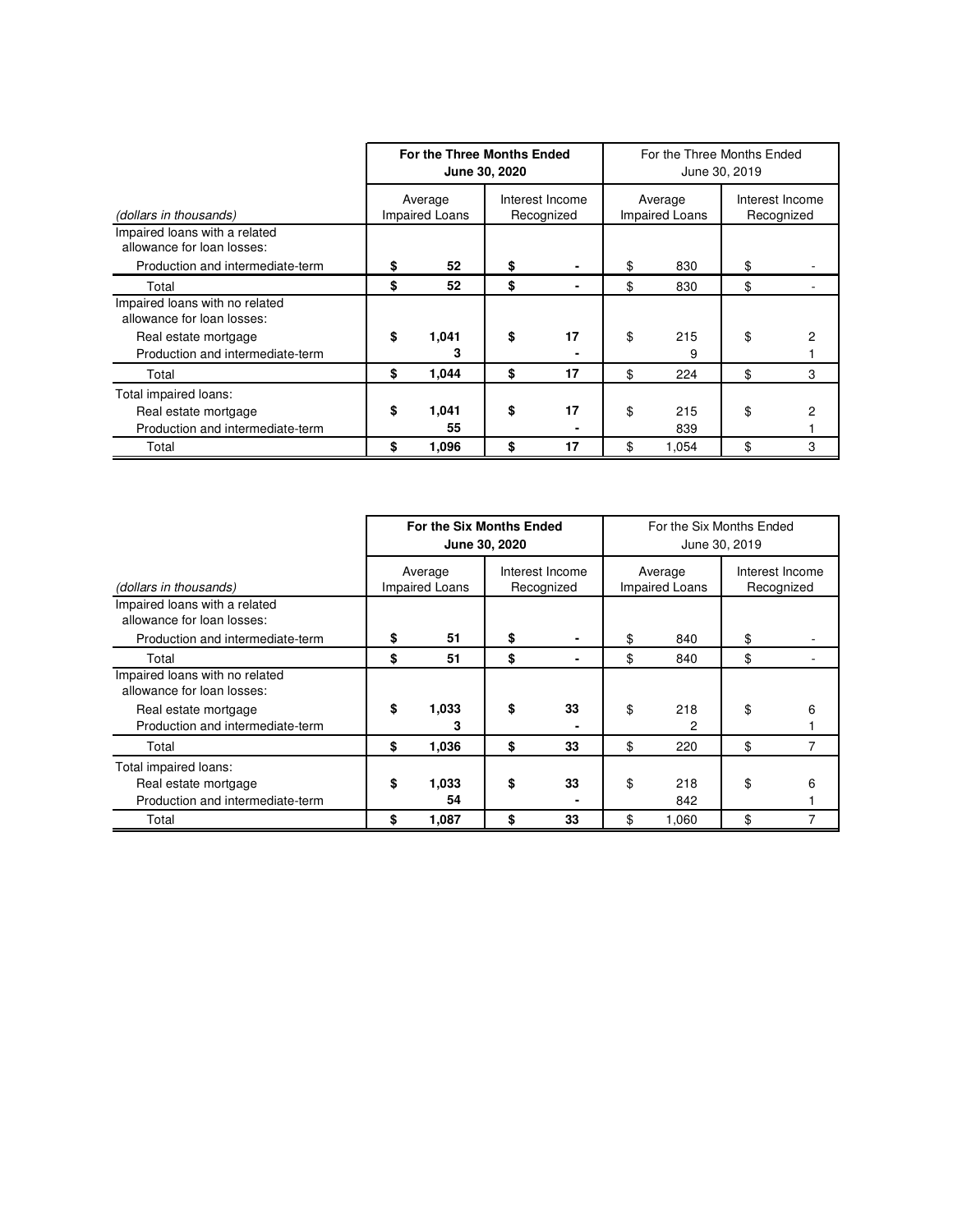The following tables provide an age analysis of past due loans (including accrued interest).

| June 30, 2020<br>(dollars in thousands) | 30-89 Days<br>Past Due |     | 90 Days or<br>More Past<br>Due | <b>Total Past</b><br>Due |     | Not Past Due<br>or less than<br>30 Days Past Investment in<br>Due | Recorded<br>Loans | Recorded<br>Investment<br>Accruing<br>Loans 90<br>Days or<br>More Past<br>Due |
|-----------------------------------------|------------------------|-----|--------------------------------|--------------------------|-----|-------------------------------------------------------------------|-------------------|-------------------------------------------------------------------------------|
| Real estate mortgage                    | \$<br>3,826            | -\$ | 961                            | \$<br>4,787              | \$  | 587,472                                                           | \$<br>592,259     | \$<br>961                                                                     |
| Production and intermediate-term        | 215                    |     |                                | 215                      |     | 303,459                                                           | 303,674           |                                                                               |
| Agribusiness                            |                        |     |                                |                          |     | 18.436                                                            | 18,436            |                                                                               |
| Rural residential real estate           | 112                    |     |                                | 112                      |     | 766                                                               | 878               |                                                                               |
| Agricultural export finance             |                        |     |                                |                          |     | 7,421                                                             | 7,421             |                                                                               |
| Total                                   | \$<br>4,153            | -\$ | 961                            | \$<br>5,114              | \$. | 917,554                                                           | \$<br>922,668     | \$<br>961                                                                     |

| December 31, 2019<br>(dollars in thousands) | 30-89 Days<br>Past Due | 90 Days or<br>More Past<br>Due |     | <b>Total Past</b><br>Due |     | Not Past Due<br>or less than<br>30 Days Past Investment in<br>Due | Recorded<br>Loans | Recorded<br>Investment<br>Accruing<br>Loans 90<br>Days or<br>More Past<br>Due |
|---------------------------------------------|------------------------|--------------------------------|-----|--------------------------|-----|-------------------------------------------------------------------|-------------------|-------------------------------------------------------------------------------|
| Real estate mortgage                        | \$<br>730              | \$<br>927                      | \$  | 1,657                    | \$  | 566,653                                                           | \$<br>568,310     | \$<br>927                                                                     |
| Production and intermediate-term            |                        |                                |     |                          |     | 309,694                                                           | 309,694           |                                                                               |
| Agribusiness                                |                        |                                |     |                          |     | 17,708                                                            | 17,708            |                                                                               |
| Rural infrastructure                        |                        |                                |     |                          |     | 357                                                               | 357               |                                                                               |
| Rural residential real estate               |                        |                                |     |                          |     | 856                                                               | 856               |                                                                               |
| Total                                       | \$<br>730              | \$<br>927                      | \$. | 1,657                    | \$. | 895,268                                                           | \$<br>896,925     | \$<br>927                                                                     |

A summary of changes in the allowance for loan losses is as follows:

| (dollars in thousands)           | Balance at<br>March 31, 2020 | Charge-offs | Recoveries |    | Provision for<br>Loan Losses/<br>(Loan Loss<br>Reversals) | Balance at<br>June 30, 2020 |
|----------------------------------|------------------------------|-------------|------------|----|-----------------------------------------------------------|-----------------------------|
| Real estate mortgage             | \$<br>370                    | \$          |            | \$ | 13                                                        | 383                         |
| Production and intermediate-term | 595. ا                       | -           |            |    | (68)                                                      | 1,528                       |
| Agribusiness                     | 33                           |             |            |    | (17)                                                      | 16                          |
| Rural infrastructure             | 3                            | $\sim$      |            |    | (3)                                                       |                             |
| Total                            | 2,001                        | -           |            |    | (75)                                                      | \$<br>1,927                 |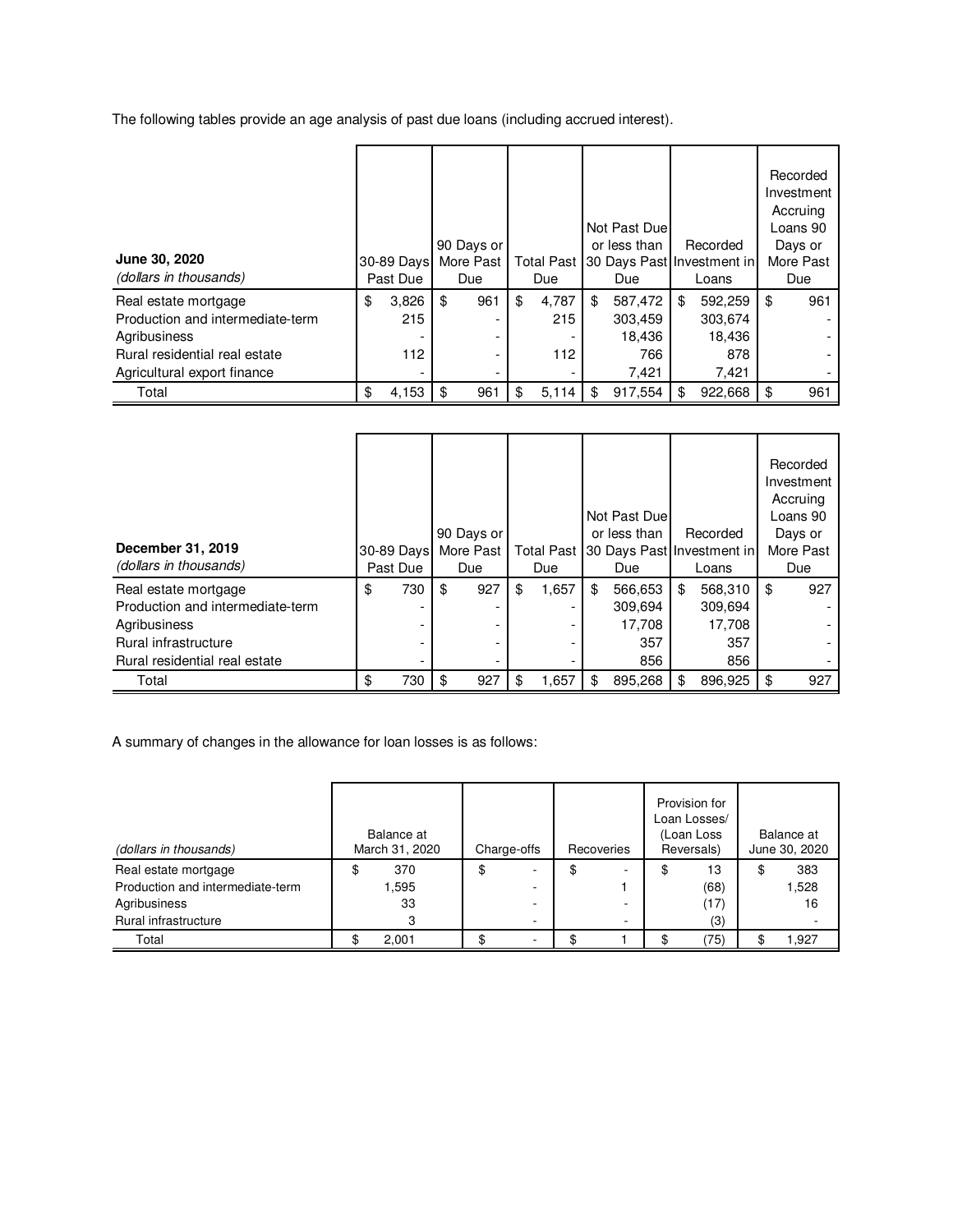|                                  |   | Balance at        |   |             |            | Provision for<br>Loan Losses/<br>(Loan Loss | Balance at    |
|----------------------------------|---|-------------------|---|-------------|------------|---------------------------------------------|---------------|
| (dollars in thousands)           |   | December 31, 2019 |   | Charge-offs | Recoveries | Reversals)                                  | June 30, 2020 |
| Real estate mortgage             | Œ | 357               | ง | -           |            | \$<br>26                                    | \$<br>383     |
| Production and intermediate-term |   | 1,471             |   | 16          | 3          | 70                                          | 528.          |
| Agribusiness                     |   | 30                |   |             |            | (14)                                        | 16            |
| Rural infrastructure             |   | 4                 |   |             |            | (4)                                         |               |
| Total                            |   | .862              |   | 16          | 3          | 78                                          | 1.927         |

| (dollars in thousands)           | Balance at<br>March 31, 2019 | Charge-offs | Recoveries | Provision for<br>Loan Losses/<br>(Loan Loss<br>Reversals) | Balance at<br>June 30, 2019 |
|----------------------------------|------------------------------|-------------|------------|-----------------------------------------------------------|-----------------------------|
| Real estate mortgage             | 347<br>Φ                     | \$<br>۰     |            | 17<br>\$                                                  | 364                         |
| Production and intermediate-term | .528                         | -           |            | $\overline{c}$                                            | 1,531                       |
| Agribusiness                     | 23                           | -           |            |                                                           | 24                          |
| Rural infrastructure             |                              | -           |            | (3)                                                       | 4                           |
| Total                            | l.905                        | ۰           |            | 17                                                        | 1.923                       |

| (dollars in thousands)                                                   | Balance at<br>December 31, 2018 |   | Charge-offs  | Recoveries | Provision for<br>Loan Losses/<br>(Loan Loss<br>Reversals) | Balance at<br>June 30, 2019 |
|--------------------------------------------------------------------------|---------------------------------|---|--------------|------------|-----------------------------------------------------------|-----------------------------|
| Real estate mortgage<br>Production and intermediate-term<br>Agribusiness | 365<br>.506<br>31               | จ | -<br>10<br>- | 30         | \$<br>(1)<br>5<br>(7)                                     | \$<br>364<br>1,531<br>24    |
| Rural infrastructure                                                     |                                 |   | -            |            | (3)                                                       |                             |
| Total                                                                    | 1.909                           |   | 10           | 30         | (6)                                                       | 1,923                       |

The Association maintains a separate reserve for unfunded commitments, which is included in Liabilities on the Association's Consolidated Statement of Condition. The related provision for the reserve for unfunded commitments is included as part of the provision for credit losses on the Consolidated Statement of Comprehensive Income, along with the provision for loan losses. A summary of changes in the reserve for unfunded commitments follows:

|                                                                                     |              | For the Three Months | Ended June 30 |            |   | For the Six Months | Ended June 30 |           |
|-------------------------------------------------------------------------------------|--------------|----------------------|---------------|------------|---|--------------------|---------------|-----------|
| (dollars in thousands)                                                              | 2020<br>2019 |                      |               |            |   | 2020               | 2019          |           |
| Balance at beginning of period<br>Provision for reserve<br>for unfunded commitments |              | 375<br>127           | \$            | 347<br>134 | œ | 445<br>57          |               | 471<br>10 |
| Total                                                                               |              | 502                  |               | 481        |   | 502                |               | 481       |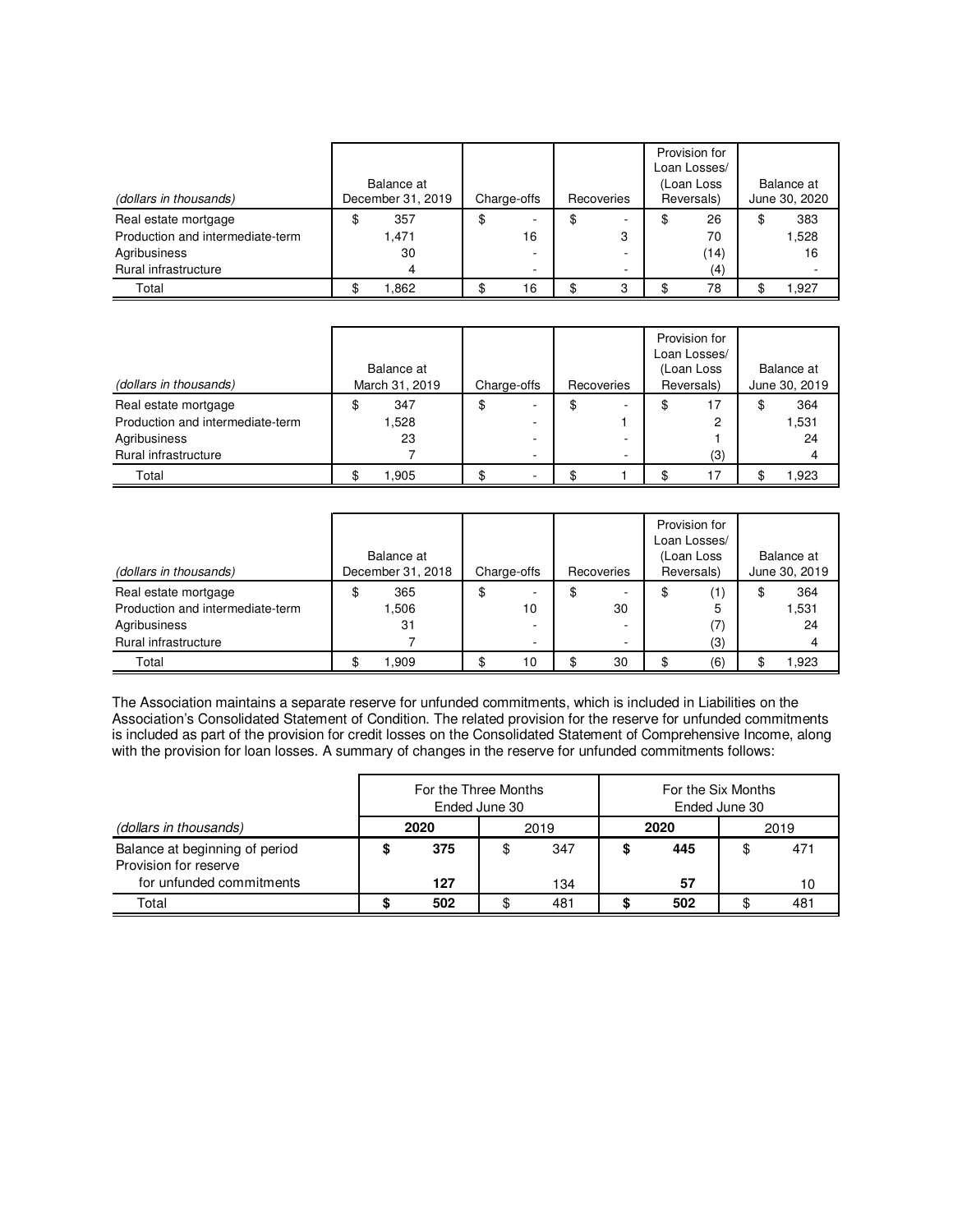Additional information on the allowance for loan losses follows:

|                                  |     | Allowance for Loan<br>Losses Ending Balance at<br>June 30, 2020 |           |                                             |    | Recorded Investments in Loans<br>Outstanding Ending Balance at | June 30, 2020 |                                             |
|----------------------------------|-----|-----------------------------------------------------------------|-----------|---------------------------------------------|----|----------------------------------------------------------------|---------------|---------------------------------------------|
| (dollars in thousands)           |     | Individually<br>evaluated for<br>impairment                     |           | Collectively<br>evaluated for<br>impairment |    | Individually<br>evaluated for<br>impairment                    |               | Collectively<br>evaluated for<br>impairment |
| Real estate mortgage             | \$  |                                                                 | \$<br>383 |                                             |    | 1.050                                                          | \$            | 591.209                                     |
| Production and intermediate-term |     | 6                                                               |           | 1,522                                       |    | 54                                                             |               | 303,620                                     |
| Agribusiness                     |     |                                                                 |           | 16                                          |    |                                                                |               | 18.436                                      |
| Rural residential real estate    |     |                                                                 |           |                                             |    |                                                                |               | 878                                         |
| Agricultural export finance      |     |                                                                 |           |                                             |    |                                                                |               | 7,421                                       |
| Total                            | \$. | 6<br>1.921                                                      |           |                                             | \$ | 1.104                                                          |               | 921,564                                     |

|                                  | Allowance for Loan<br>Losses Ending Balance at<br>December 31, 2019 |                | Ending Balance at<br>December 31, 2019 | Recorded Investments in Loans Outstanding                                                                     |
|----------------------------------|---------------------------------------------------------------------|----------------|----------------------------------------|---------------------------------------------------------------------------------------------------------------|
| (dollars in thousands)           | for impairment                                                      | for impairment | for impairment                         | Individually evaluated Collectively evaluated Individually evaluated Collectively evaluated<br>for impairment |
| Real estate mortgage             | \$                                                                  | \$<br>357      | \$<br>1.018                            | \$<br>567,292                                                                                                 |
| Production and intermediate-term | 5                                                                   | 1,466          | 53                                     | 309.641                                                                                                       |
| Agribusiness                     |                                                                     | 30             |                                        | 17.708                                                                                                        |
| Rural infrastructure             |                                                                     | 4              |                                        | 357                                                                                                           |
| Rural residential real estate    |                                                                     |                |                                        | 856                                                                                                           |
| Total                            | 5                                                                   | 1.857          | 1.071                                  | 895.854                                                                                                       |

A restructuring of a debt constitutes a troubled debt restructuring (TDR) if the creditor, for economic or legal reasons related to the debtor's financial difficulties, grants a concession to the debtor that it would not otherwise consider. The Association recorded no TDRs during the six months ended June 30, 2020. The Association had no TDRs within the previous 12 months and for which there were subsequent payment defaults during the first six months of 2020 and 2019. There were no additional commitments to lend to borrowers whose loans have been modified in troubled debt restructuring at June 30, 2020 and December 31, 2019.

The following table provides information on outstanding loans restructured in troubled debt restructurings at period end. These loans are included as impaired loans in the impaired loan table.

|                        | Loans modified as TDRs                                                     |    |    |  |                          | TDRs in Nonaccrual Status* |  |  |
|------------------------|----------------------------------------------------------------------------|----|----|--|--------------------------|----------------------------|--|--|
| (dollars in thousands) | <b>June 30,</b><br><b>June 30,</b><br>December 31.<br>2020<br>2020<br>2019 |    |    |  | December 31,<br>2019     |                            |  |  |
| Real estate mortgage   | 89                                                                         |    | 91 |  |                          |                            |  |  |
| Total                  | 89                                                                         | 91 |    |  | $\overline{\phantom{0}}$ |                            |  |  |

\* Represents the portion of loans modified as TDRs (first column) that are in nonaccrual status.

#### **NOTE 3 - CAPITAL**

A summary of select capital ratios based on a three-month average and minimums set by the Farm Credit Administration follows.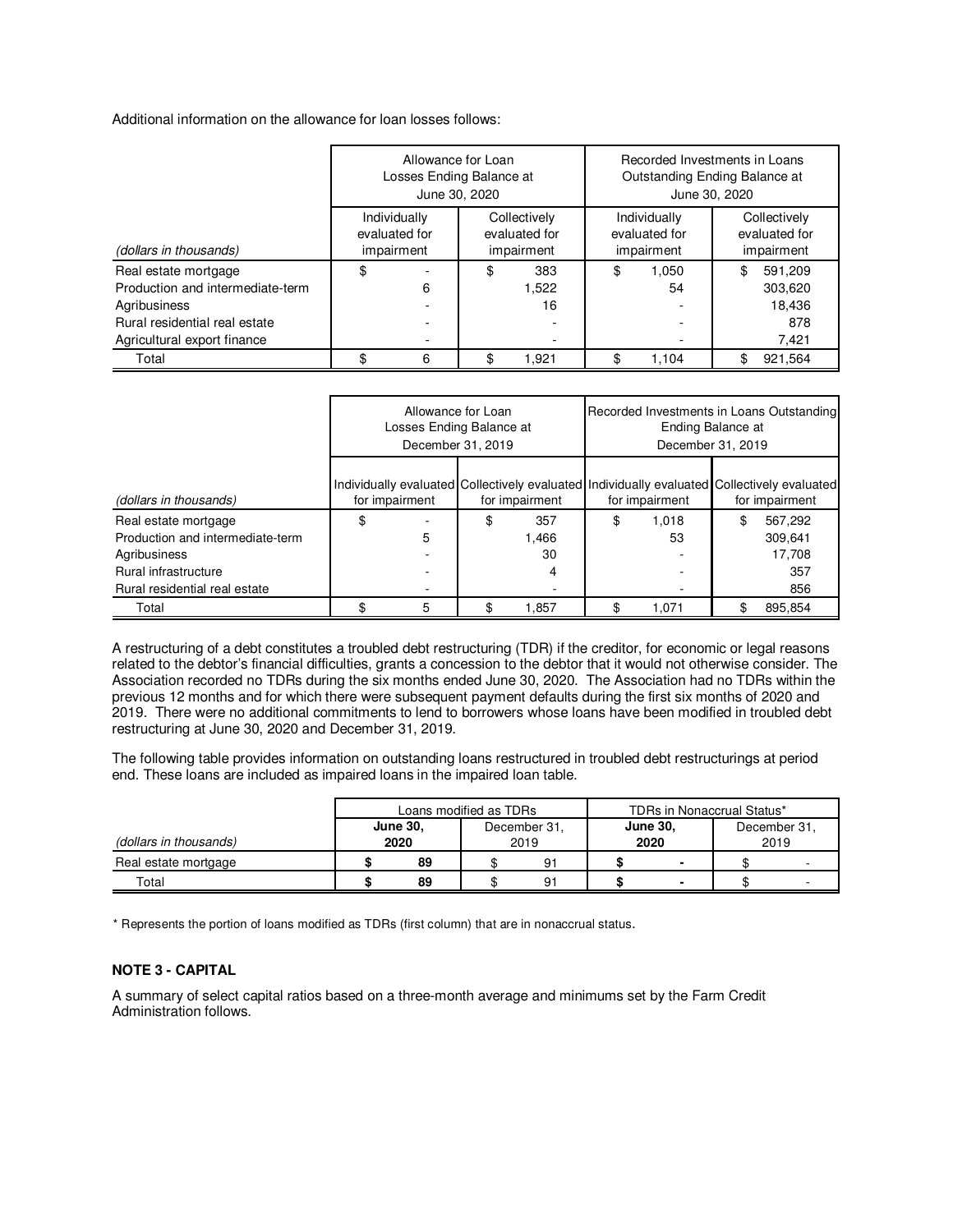|                                | As of<br>June 30,<br>2020 | As of<br>December 31.<br>2019 | Regulatory<br><b>Minimums</b> | Capital<br>Conservation<br><b>Buffer</b> | Total |
|--------------------------------|---------------------------|-------------------------------|-------------------------------|------------------------------------------|-------|
| Risk Adjusted:                 |                           |                               |                               |                                          |       |
| Common equity tier 1 ratio     | 16.25%                    | 16.96%                        | 4.5%                          | 2.5%                                     | 7.0%  |
| Tier 1 capital ratio           | 16.25%                    | 16.96%                        | 6.0%                          | 2.5%                                     | 8.5%  |
| Total capital ratio            | 16.51%                    | 17.23%                        | $8.0\%$                       | 2.5%                                     | 10.5% |
| Permanent capital ratio        | 16.28%                    | 16.99%                        | 7.0%                          |                                          | 7.0%  |
|                                |                           |                               |                               |                                          |       |
| Non-risk-adjusted:             |                           |                               |                               |                                          |       |
| Tier 1 leverage ratio          | 15.37%                    | 16.02%                        | 4.0%                          | 1.0%                                     | 5.0%  |
| Unallocated retained earnings  |                           |                               |                               |                                          |       |
| and equivalents leverage ratio | 16.92%                    | 17.34%                        | 1.5%                          |                                          | 1.5%  |

If capital ratios fall below the regulatory minimum plus buffer amounts, capital distributions (equity redemptions, cash dividend payments, and cash patronage payments) and discretionary senior executive bonuses are restricted or prohibited without prior FCA approval. The following tables present the activity in the accumulated other comprehensive income/loss, net of tax by component:

|                                                                  | For the Three Months<br>Ended June 30 |      | For the Six Months | Ended June 30 |      |  |
|------------------------------------------------------------------|---------------------------------------|------|--------------------|---------------|------|--|
| (dollars in thousand)                                            | 2020                                  | 2019 | 2020               |               | 2019 |  |
| Pension and other benefit plans:                                 |                                       |      |                    |               |      |  |
| Beginning balance<br>Amounts reclassified from accumulated other | \$<br>$(77)$ \$                       | (44) | $(81)$ \$          |               | (46) |  |
| comprehensive loss                                               |                                       | C    | 8                  |               |      |  |
| Net current period other comprehensive income                    |                                       |      |                    |               |      |  |
| Ending balance                                                   | $(73)$ \$                             | (42) |                    |               | (42) |  |

The following table represents reclassifications out of accumulated other comprehensive income/loss.

|                                                          | Amount Reclassified from<br>Accumulated Other Comprehensive | Income/Loss                          |   | Location of Gain/Loss             |
|----------------------------------------------------------|-------------------------------------------------------------|--------------------------------------|---|-----------------------------------|
| (dollars in thousands)                                   | For the Three Months Ended June 30<br>2020                  | Recognized in<br>Statement of Income |   |                                   |
| Pension and other benefit plans:<br>Net actuarial income | Δ                                                           | \$                                   | 0 | Salaries and employee<br>benefits |
| Total reclassifications                                  |                                                             |                                      |   |                                   |

|                                                          |             | Amount Reclassified from<br>Accumulated Other Comprehensive | Income/Loss                          |  | Location of Gain/Loss             |
|----------------------------------------------------------|-------------|-------------------------------------------------------------|--------------------------------------|--|-----------------------------------|
| (dollars in thousands)                                   |             | For the Six Months Ended June 30<br>2020                    | Recognized in<br>Statement of Income |  |                                   |
| Pension and other benefit plans:<br>Net actuarial income | 8<br>S<br>4 |                                                             |                                      |  | Salaries and employee<br>benefits |
| Total reclassifications                                  |             |                                                             |                                      |  |                                   |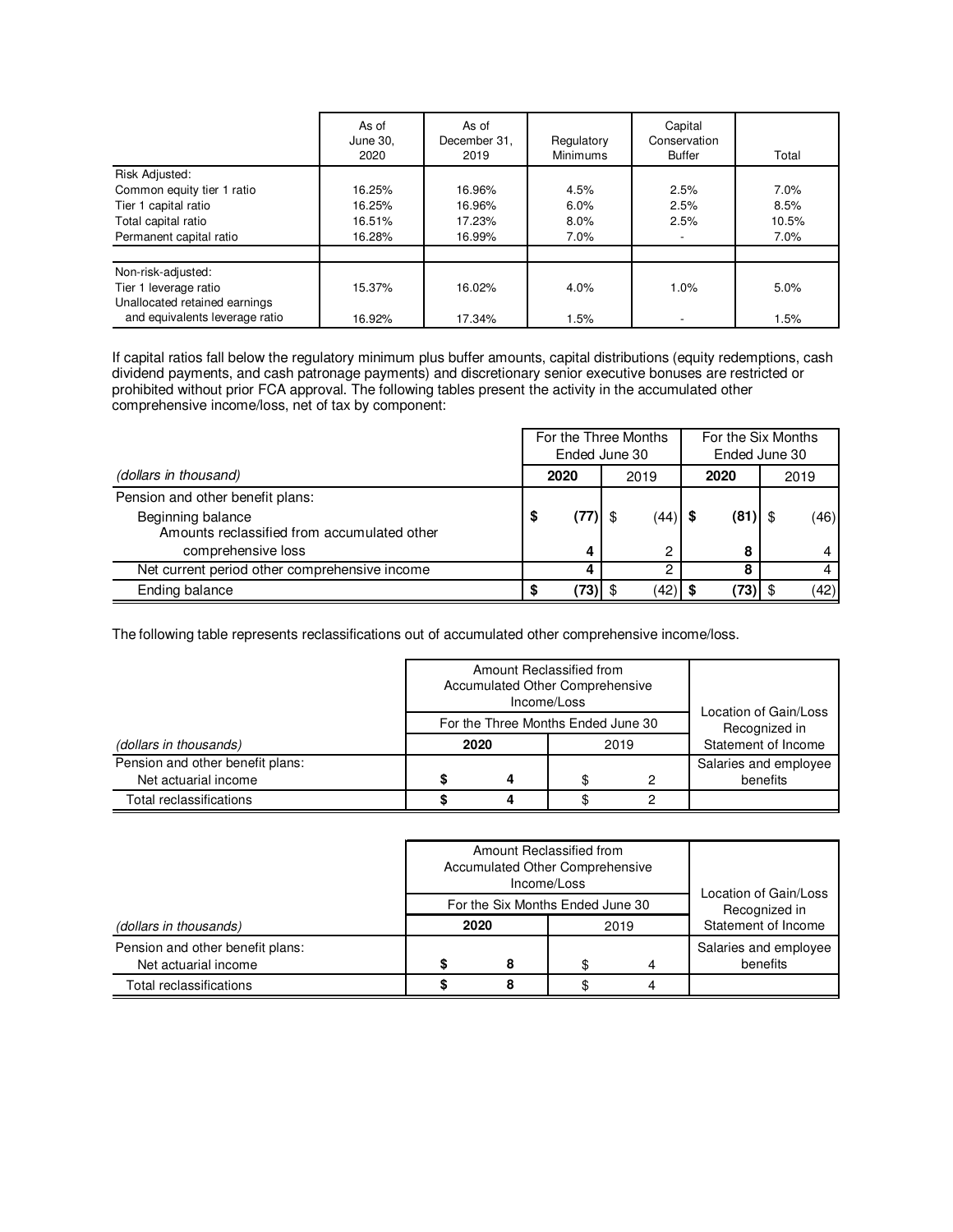#### **NOTE 4 - FAIR VALUE MEASUREMENTS**

Accounting guidance defines fair value as the exchange price that would be received for an asset or paid to transfer a liability in the principal or most advantageous market for the asset or liability. See Note 2 of the 2019 Annual Report to Shareholders for a more complete description.

Assets measured at fair value on a recurring basis are summarized below:

|                                                              | <b>Fair Value Measurement Using</b> |     |                    |   |         |   | <b>Total Fair</b> |     |  |
|--------------------------------------------------------------|-------------------------------------|-----|--------------------|---|---------|---|-------------------|-----|--|
| (dollars in thousands)                                       | Level 1                             |     | Level <sub>2</sub> |   | Level 3 |   | Value             |     |  |
| Assets held in nongualified benefits trusts<br>June 30, 2020 |                                     | 587 |                    |   |         | - |                   | 587 |  |
| December 31, 2019                                            |                                     | 591 |                    | ۰ |         |   |                   | 591 |  |

The Association had no liabilities measured at fair value on a recurring basis at June 30, 2020 or December 31, 2019.

Assets measured at fair value on a non-recurring basis for each of the fair value hierarchy values are summarized below:

|                        | <b>Fair Value Measurement Using</b> |                          |                    |  |         |    | <b>Total Fair</b> |    |
|------------------------|-------------------------------------|--------------------------|--------------------|--|---------|----|-------------------|----|
| (dollars in thousands) | Level 1                             |                          | Level <sub>2</sub> |  | Level 3 |    | Value             |    |
| June 30, 2020<br>Loans | ድ                                   | $\overline{\phantom{0}}$ |                    |  |         | 45 |                   | 45 |
| December 31, 2019      |                                     |                          |                    |  |         |    |                   |    |
| Loans                  | ፍ                                   |                          |                    |  |         | 45 |                   | 45 |

With regard to impaired loans, it is not practicable to provide specific information on inputs as each collateral property is unique. System institutions utilize appraisals to value these loans and takes into account unobservable inputs such as income and expense, comparable sales, replacement cost and comparability adjustments.

The Association had no liabilities measured at fair value on a non-recurring basis at June 30, 2020 or December 31, 2019.

#### **Valuation Techniques**

As more fully discussed in Note 2 of the 2019 Annual Report to Shareholders, accounting guidance establishes a fair value hierarchy, which requires an entity to maximize the use of observable inputs and minimize the use of unobservable inputs when measuring fair value. The following presents a brief summary of the valuation techniques used by the Association for assets and liabilities, subject to fair value measurement.

#### Assets Held in Non-Qualified Benefits Trusts

Assets held in trust funds related to deferred compensation and supplemental retirement plans are classified within Level 1. The trust funds include investments that are actively traded and have quoted net asset values that are observable in the marketplace.

#### Loans Evaluated for Impairment

For impaired loans measured on a non-recurring basis, the fair value is based upon the underlying collateral since the loans are collateral dependent loans for which real estate is the collateral. The fair value measurement process uses independent appraisals and other market-based information, but in many cases, it also requires significant input based on management's knowledge of and judgment about current market conditions, specific issues relating to the collateral and other matters. As a result, these fair value measurements fall within Level 3 of the hierarchy. When the value of the real estate, less estimated costs to sell, is less than the principal balance of the loan, a specific reserve is established. The fair value of these loans would fall under Level 2 hierarchy if the process uses independent appraisals and other market-based information.